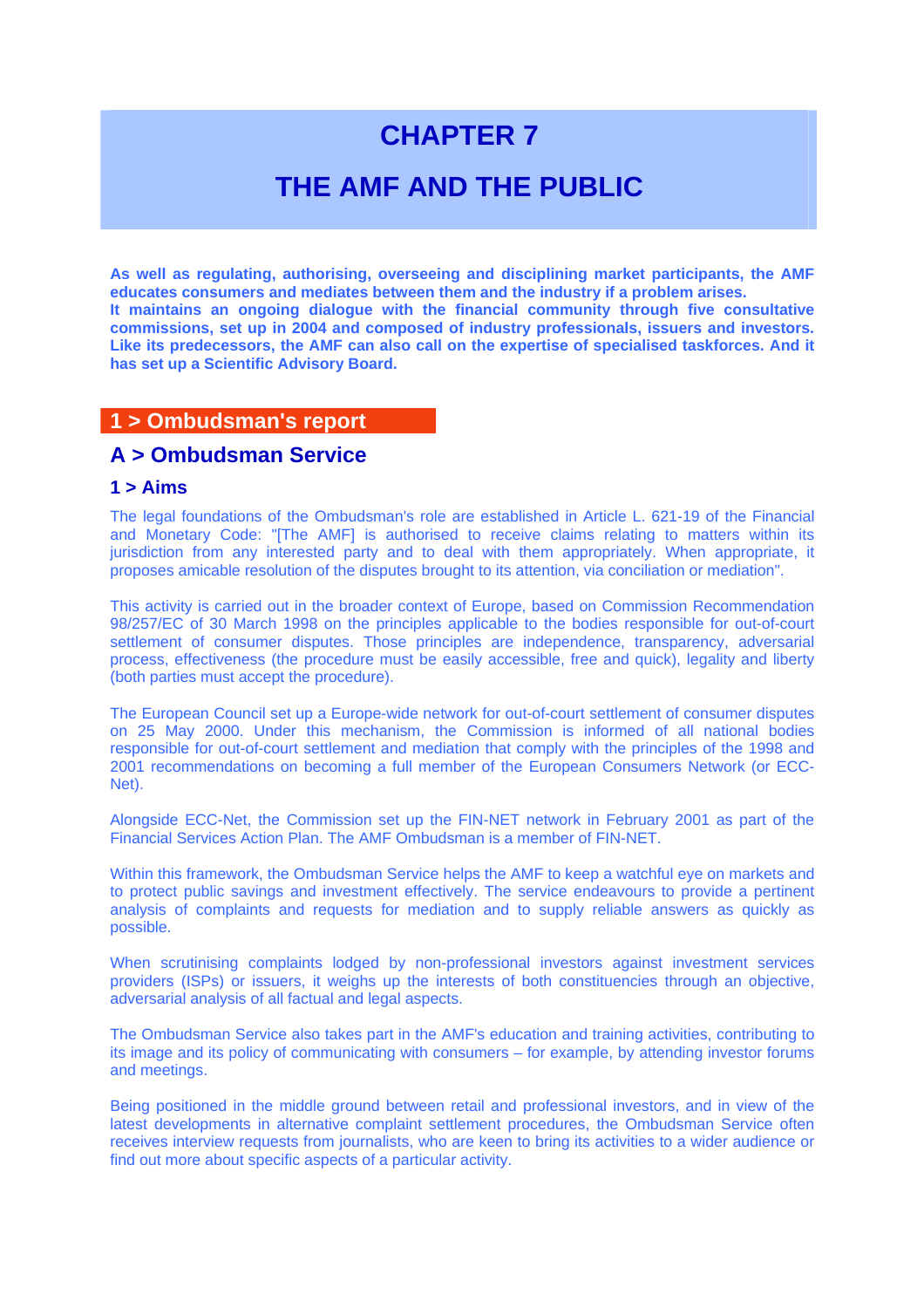## **2 > Organisation**

The Ombudsman works with a team of three legal experts and two assistants. The service has two separate roles, consultation and mediation:

- In its consultation role, the service chiefly provides retail investors with answers to technical queries relating to all aspects of the AMF's activities;

- Requests for mediation generally arise from a search for out-of-court settlement to a dispute between a client and an ISP or issuer.

In addition, a telephone hotline is open on Tuesday and Thursday afternoons to respond to the most urgent queries.

Referrals are made by post, email or fax, and most originate from mainland France and its overseas territories. Very few come from abroad.



#### **Origin of cases handled in 2006**

Source: AMF

Some matters are outside the AMF's jurisdiction, for example:

- queries relating to life insurance contracts, even those involving unit-linked policies. These contracts are regulated by insurance legislation, and the AMF has no power to enforce legal compliance or punish infringements. Although the concerns shared by specialised regulators are related, e.g. informing investors about the fund underlying an insurance investment or about transparent fee structures, this has nothing to do with the way their powers are apportioned;

- questions relating purely to banking (e.g. how a current account works or loans are granted) and tax matters.

On this point, the number of queries about the banking aspects of bequests and inheritances increased in 2006.

In each case, the Ombudsman Service steers complainants toward the correspondents or agencies that can best answer their queries or intervene.

## **B > 2006 in figures**

### **1 > New inquiries and mediation requests**

A total of 1,949 cases were handled in 2006, comprising 1,308 inquiries and 641 mediation requests. The annual caseload was higher than the 2005 total of 1,926 (1,391 inquiries and 535 mediation requests).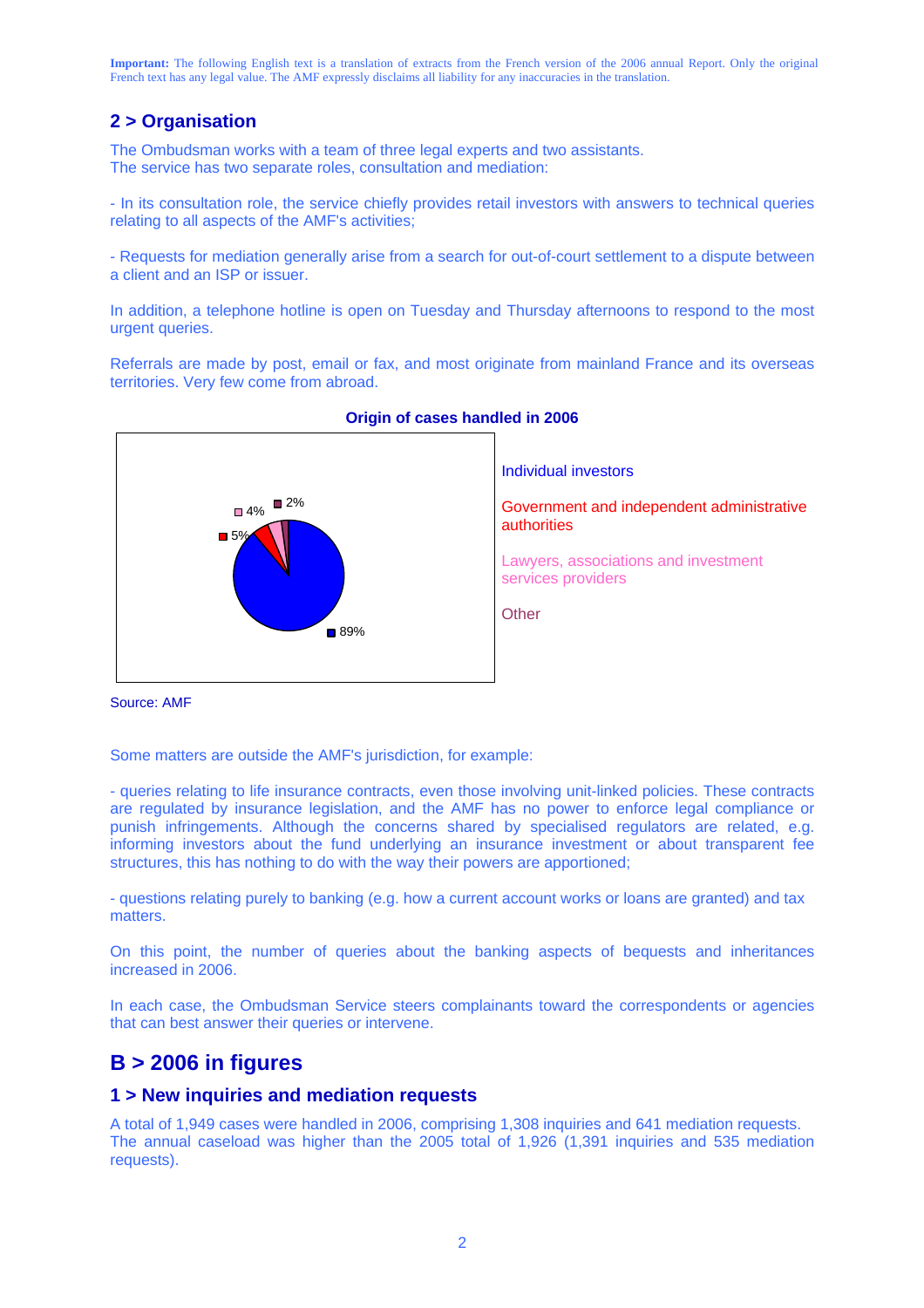The breakdown between the two categories was different to 2005: the proportion of inquiries decreased (66% compared with 74% in 2005) while mediation requests increased (34% versus 26% in 2005). These figures reflect the success of the mediation process and, as regards inquiries, can be seen as a sign that individual investors are now more familiar with the working of securities markets, although progress has still to be made.

The hotline, which operates on Tuesday and Thursday afternoons, took 1,105 calls, fewer than the 2005 figure of 1,441. The difference may be due to the fact that the hotline was open only one day a week instead of two in July and was closed in August.



#### **Telephone inquiries between 1 January and 31 December 2006**

Source AMF

## **2 > Handling**

### **a) Inquiries handled**

|                                                    | <b>Situation at 31 December 2006</b> |
|----------------------------------------------------|--------------------------------------|
| No. of inquiries handled                           | 1.264                                |
| o/w inquiries received within the month            | 92%                                  |
| o/w inquiries received more than one month earlier | 8%                                   |
| Source: AMF                                        |                                      |

A query is closed once the initial question and any subsequent questions or clarification requests have been answered. The average response time is one month.

The questions naturally depend on what is happening in the markets, but are becoming increasingly complex.

The Ombudsman Services deals with most of the queries on its own. In some cases, however, it has to confer with other AMF departments, which respond through a mediation correspondent appointed specially for the purpose.

In 2006, 92% of inquiries were closed within one month.

From 1 January and 31 December 2006, 1,264 inquiries were answered, covering all areas under the AMF's jurisdiction.

None of its response letters was challenged by the persons submitting the inquiries.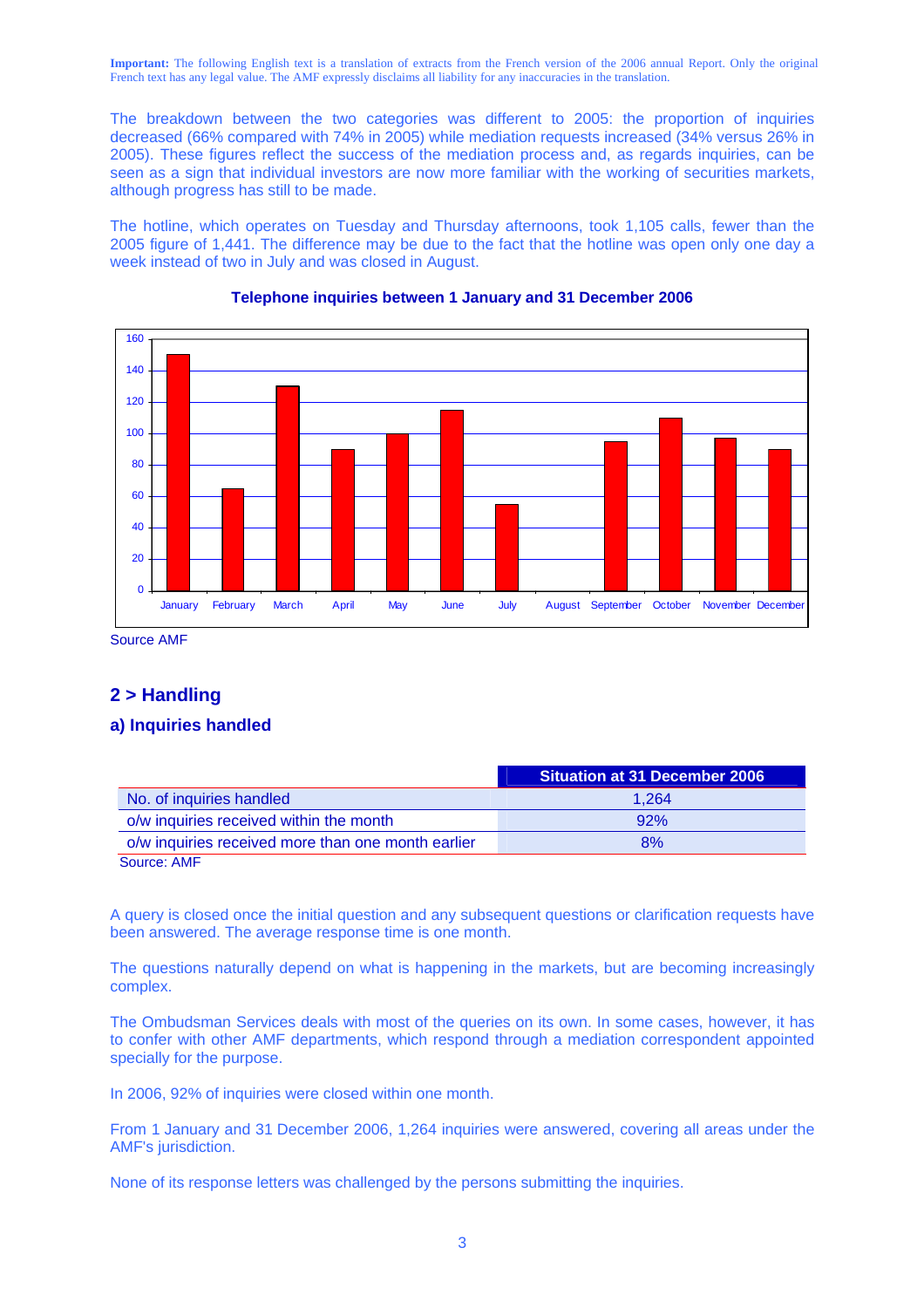## **b) Handling of mediation cases**

|                                    | <b>Situation at 31 December 2006</b> |
|------------------------------------|--------------------------------------|
| Number of mediation cases closed   | 667                                  |
| o/w cases less than six months old | 81%                                  |
| o/w cases more than six months old | 19%                                  |

Source: AMF

In all, 81% of mediations cases were closed within six months.

It must be stressed that this six-month period begins when the Ombudsman receives the initial letter of complaint, which is never enough on its own to initiate the actual mediation procedure. When acknowledging the letter, the Ombudsman always asks the applicants for additional documents and clarifications, as well as sending them the Mediation Charter, which explains how their case will be examined.

The majority of cases still open after six months involve procedures that have been suspended to allow for an investigation or inspection or pending the opinion of another AMF department.

They may also be cases involving multiple participants, such as an account keeper and an asset management company, or an issuer and a financial intermediary.

Sometimes, the information or documentation requested was hard to obtain for a particular some reason – for example, the events in question occurred a long time ago or the service provider had changed in the meantime.

The Ombudsman dealt with 667 mediation cases, more than the 2005 figure of 591.

Agreements were reached in 66% of the cases that were considered on their merits, i.e. pertaining to issues within the AMF's jurisdiction and backed up by relevant supporting evidence.

The mediation procedure must be accepted by both parties and, once under way, can be abandoned at any time.

Regarding cases involving an adversarial process overseen by the Ombudsman, it is especially gratifying to note that more than half of those dealt with in 2006 resulted in an out-of-court settlement in the form of a rectification (i.e. the contested transaction is cancelled), total or partial compensation for loss, or a conciliatory gesture.

In 2006, no mediation case was closed because a respondent to a complaint failed to answer the Ombudsman's request for explanations. This goes to show that the mediation process is almost unanimously accepted by the industry.

The success rate in mediation cases was up sharply from 2005's figure of 58%.

Admittedly, "success" is a qualitative factor that should be seen in perspective, firstly because neither of the parties in a mediation procedure can be forced into an agreement and secondly because agreeing to an Ombudsman-led procedure can help improve relations between complainant and respondent, even if no formal agreement is reached. Even so, the success rate shows that the mediation approach is effective.

This is encouraging in view of the regulatory situation, notably the Markets in Financial Instruments Directive (MiFID), which recommends the development of such out-of-court settlements.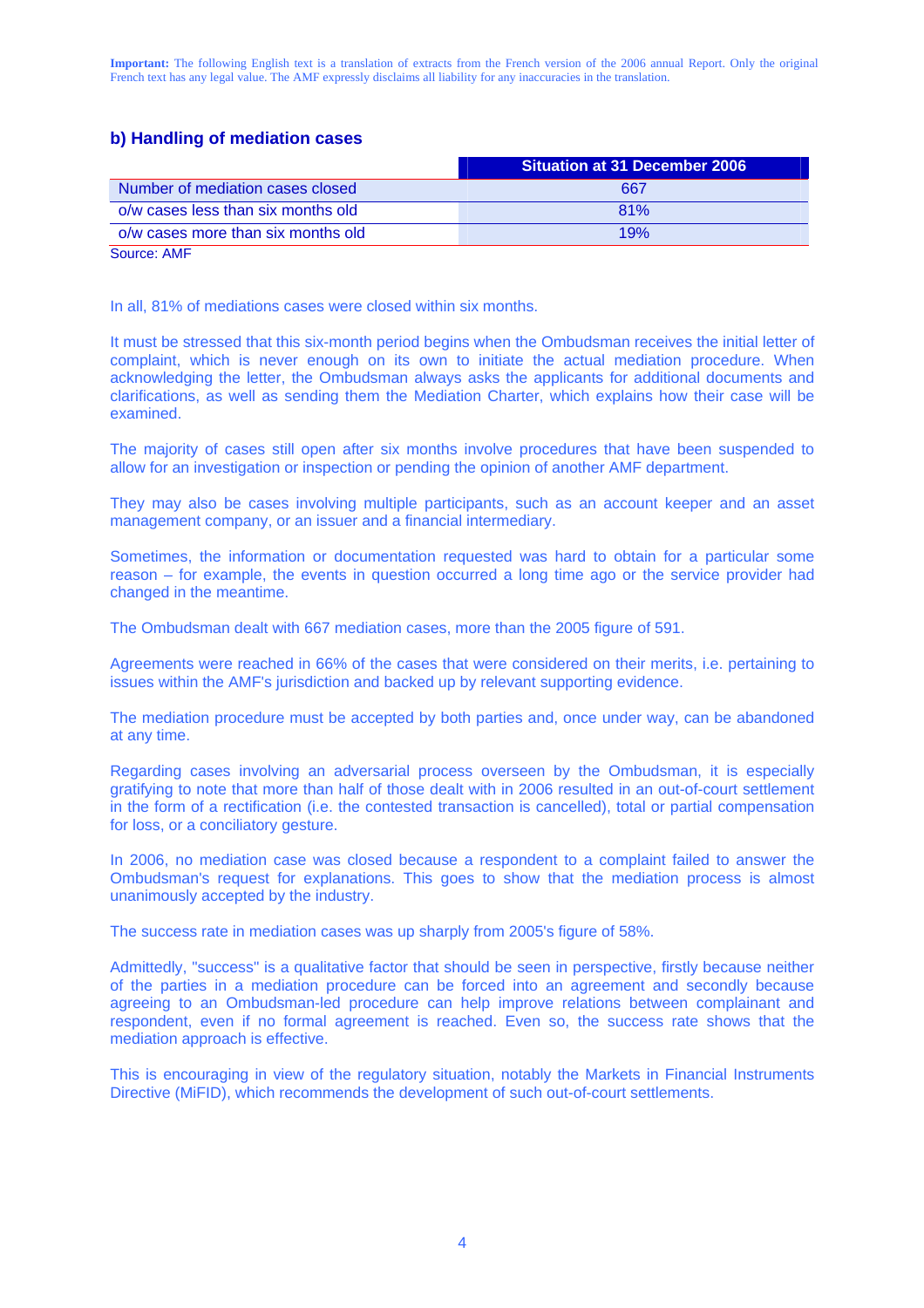## **C > Legal context**

The legal scope of several rules affecting the Ombudsman's activity was clarified in 2006.

- the nature of Ombudsman decisions;
- the scope of confidentiality breaches during mediation;
- statutory limitation.

## **1 > Conseil d'État ruling, 18 October 2006 – Mr & Mrs A**

Mr & Mrs A lodged an appeal with the Conseil d'État on the ground of abuse of powers concerning a decision issued on 17 January 2005 by the AMF Ombudsman, who turned down their request to mediate in a dispute with their bank.

Mr & Mrs A claimed that the bank had mismanaged their portfolio and were demanding compensation for their alleged losses.

Not wishing to bring legal proceedings, they sought to obtain compensation for the alleged losses directly by implicating the mediators to whom they had referred their case. (Mr & Mrs A had also contacted the government ombudsman, who declined jurisdiction.)

The Conseil d'État turned down the couple's appeal, citing the submissions made by the AMF, which argued that the Ombudsman's decision could not be appealed on the ground of abuse of powers since it was not a legally enforceable administrative decision that could have an adverse effect on the applicant.

The AMF Ombudsman had merely sent a letter noting the bank's refusal to accept mediation and informing Mr & Mrs A that, accordingly, it could no longer intervene.

The Conseil d'État stated that:

- "the claims directed against the letter of 17 January 2005, in which the AMF Ombudsman informed Mr & Mrs A that the "establishment" with which they were in dispute had declined to take part in a mediation procedure and that, in consequence, [the Ombudsman] was unable to pursue its action, which is conditional upon the agreement of both parties, are inadmissible. (...);

- "whereas, in their final form, the claims submitted by Mr & Mrs A seek to order the AMF to respond to the questions sent to it previously, it is not for the administrative court to give an order to an administrative authority except as provided in Articles L. 911-1 and L. 911-2 of the code of administrative justice; these claims must therefore be dismissed".

This is the first Conseil d'État decision on the scope of action of the AMF Ombudsman under Article L. 621-19 of the Monetary and Financial Code. The Conseil d'État ruled that "having regard to the nature of [the] mission, which assumes the consent of the parties and which, moreover, the AMF is empowered but not obliged to carry out, [the AMF's] decision to deny a request for conciliation or mediation cannot be appealed on the ground of abuse of powers".

The Conseil d'État thus maintained its earlier ruling on the Assembly order of 10 July 1981, Retail, in a case challenging a decision by the government ombudsman.

#### **2 > Scope of confidentiality breaches**

Confidentiality is a central aspect of every mediation procedure and is written into the AMF Charter. Both the Ombudsman and the parties are required to maintain confidentiality throughout the procedure.

As a rule, this requirement does not pose a problem during the preliminary examination of the case. Numerous precautions are taken, such as asking the signatory of a letter or the owner of a personal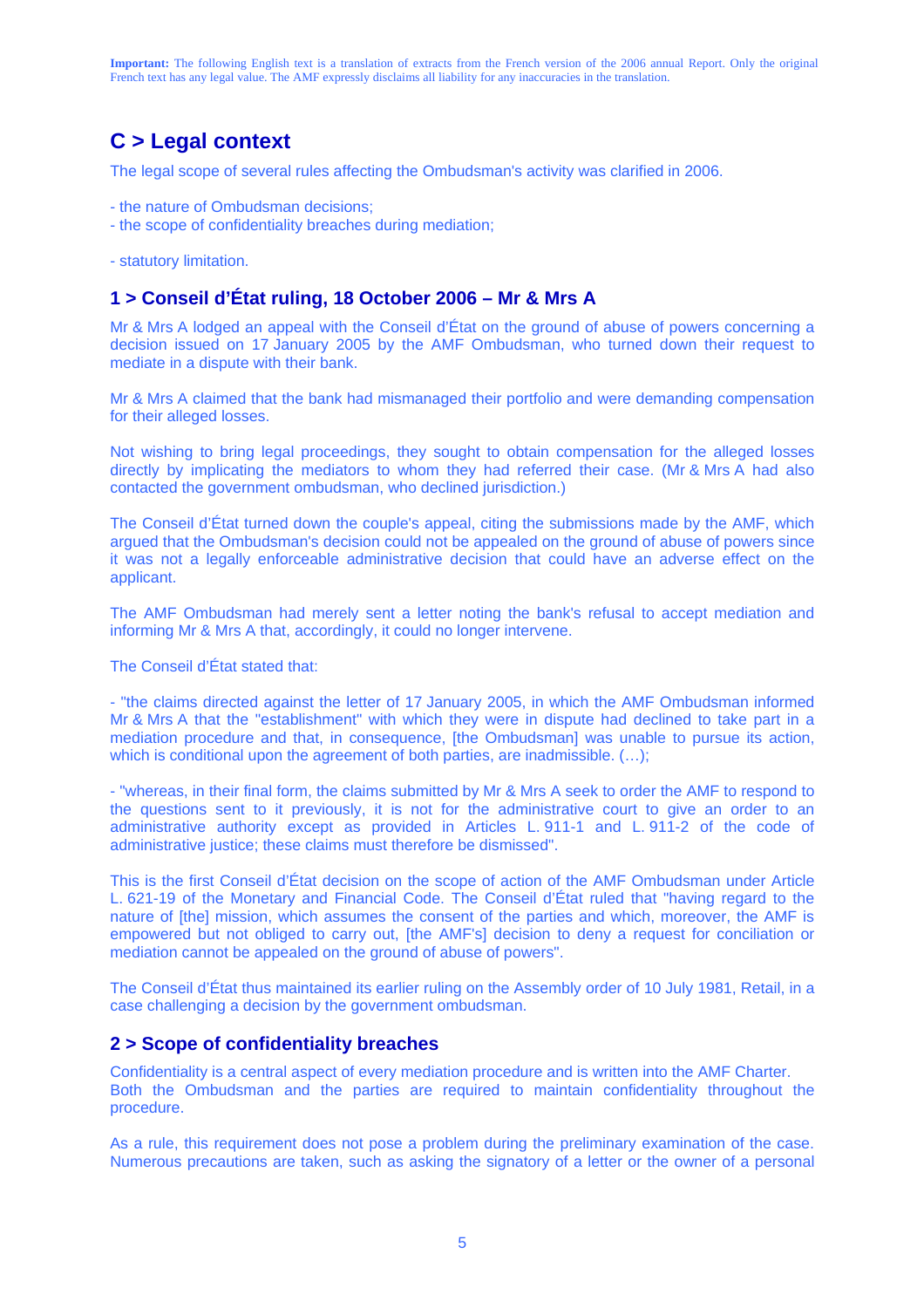document for permission to send the item as-is to the other party where this is necessary for adversarial purposes.

However, the Ombudsman is sometimes informed that the confidentiality principle has been breached when legal proceedings follow on from a mediation procedure that has failed and, from the AMF's point of view, is considered closed.

In such cases, the Ombudsman sends the respondent of the complaint a written reminder of their Charter obligations. However, when assessing the facts, the Ombudsman must also recognise the rights of the defence. There are legal precedents to support the fact that a breach of secrecy is allowable for defence purposes. Accordingly, the key issue at stake is to prevent a misuse of procedure rather than to ensure strict compliance with formal confidentiality rules.

Confidentiality during mediation assumes that what is divulged within this specific framework, designed to find an out-of-court settlement without seeking to establish guilt or fault, may not be used for any other purpose, either by the Ombudsman or by the parties.

## **3 > Statutory limitation**

 $\overline{a}$ 

The Ombudsman Service saw two illustrative cases of statutory limitation in 2006, involving an analysis of the limitation period for financial product marketing and the transposition of MiFID into French law.

#### **a) Limitation period for financial product marketing**

The question of financial product marketing is a key concern for the Ombudsman, since the majority of cases submitted to it relate to inadequate information and advice at the time an investment was made. It therefore pays close attention to the outcome of cases that do not go to mediation and result in administrative or criminal sanction proceedings.

In a decision concerning the marketing of structured funds, the AMF Enforcement Committee ruled that certain facts were time-barred: "Article L. 621-15 of the Monetary and Financial Code applies a limitation period of three years to infringements of AMF regulations. Accordingly, since the decision by the Director General of the Commission des Opérations de Bourse (COB) to open an investigation was made on 5 November 2003, the last two generations of the products, marketed in November and December 2000, cannot be taken into consideration".

Aside from the particular circumstances, which will not be commented on here, the case highlights the potential difficulties that the AMF, or even the legal authorities, may encounter in prosecuting and punishing instances of mis-selling.

On the premise that the limitation period starts with the act of marketing a fund, the breach of the obligations set out in Article 33bis of COB Regulation 89-02 – which was applicable at the time and has since been incorporated into the AMF General Regulation as Article 411-53<sup>1</sup> – is categorised as an "instantaneous offence".

However, because of the nature of the fund, the fact that it may be unsuitable to the client's needs or that the client was ill-informed about its main features may come to light only during the lifetime of the product or when it matures. (This is especially the case with structured funds.)

By that time, the three-year period starting from the marketing act may have elapsed and no administrative sanction procedure may be initiated, even if an investigation is ordered immediately.

<sup>&</sup>lt;sup>1</sup> Article 411-53: Any person marketing FCP units, SICAV shares, or subfund units or shares shall be subject to the requirements *stipulated in Articles 322-63 and 322-64 […]".* 

*Article 322-63: The portfolio management company inquires about the objectives, investment experience and situation of the client for asset management services.* 

*Services offered under an investment mandate must be appropriate to the client's situation.* 

*All relevant information is provided so that the client can entrust the management of his assets, or make a decision to invest or disinvest, with full knowledge of the facts".* 

*Article 322-64: The duty to inform and advise includes warning the client about the risks incurred"*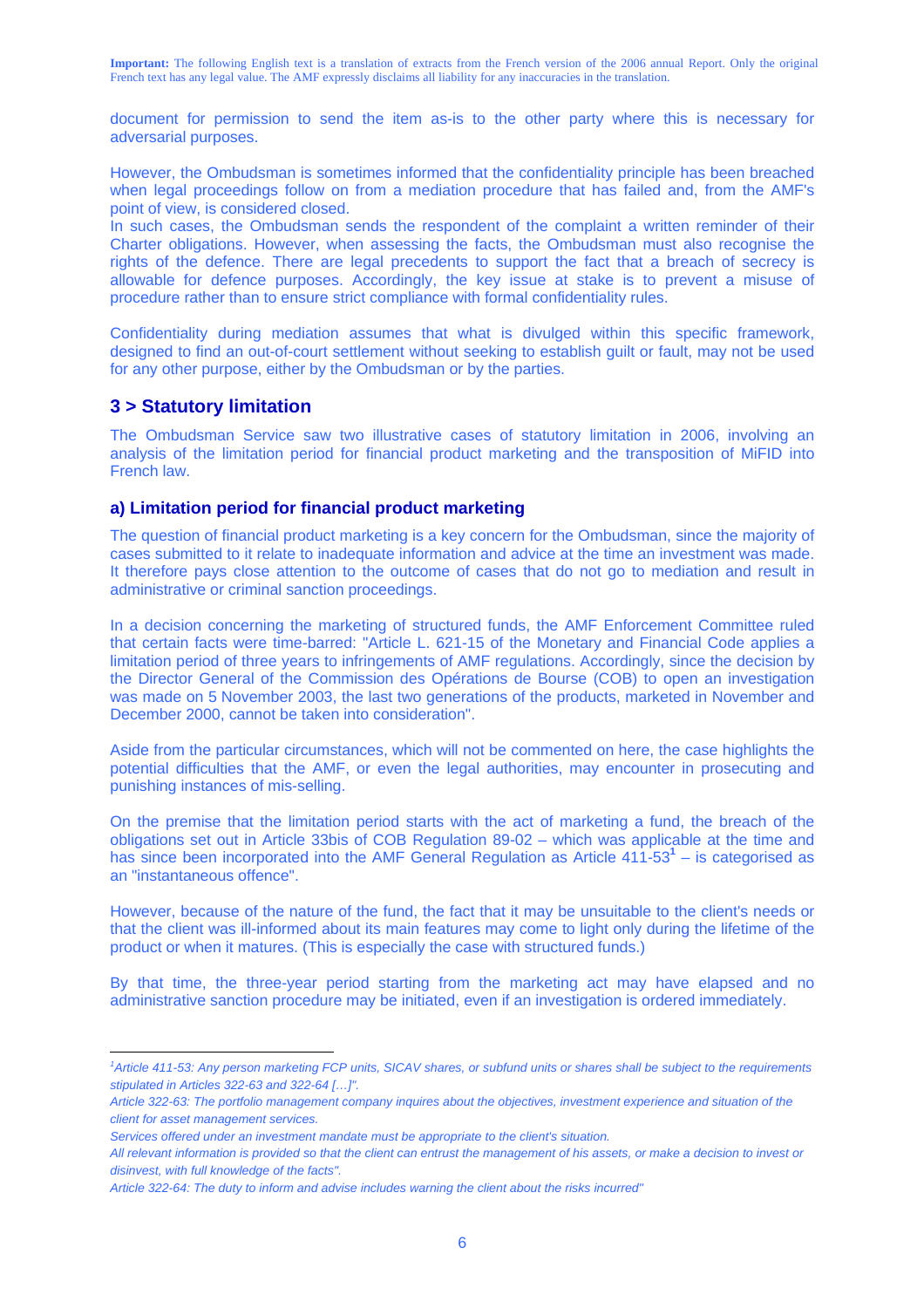To prevent this, discussions could be opened to see how case law rules applicable to deception, a very similar area, could be applied to the infringements referred to in Article 411-53 of the General Regulation.

In an authoritative decision handed down on 7 July 2005, the criminal division of the Court of Cassation ruled that "while deception is an instantaneous offence, it is nevertheless by nature a concealed offence insofar as its purpose is to leave the party to the agreement unaware of the true characteristics of the product. Accordingly, the limitation period for prosecuting this offence begins on the day [the offence] becomes apparent and is observable in conditions that allow civil proceedings to be conducted".

In this case, known as the "growth hormone case", the investigating judge had received an application to declare the prosecution time-barred and had rejected petitions to that end. Furthermore, the investigating division the Paris Appeals Court had dismissed an objection that the action for deception and aggravated deception was out of time.

Similar case law seems to exist with regard to abusing a person's ignorance or weakness.

The Ombudsman recommends that the possibility of transposing these legal precedents ought to be examined whenever the case under consideration involves a client's knowledge of essential product features or the quality of advice they receive.

#### **b) Suspending the limitation period during mediation**

The suspension of limitation periods, as provided for in the proposal for a directive on mediation in civil and commercial matters, is likely to make mediation more popular. In addition Article 53 MiFID urges Member States to encourage out-of-court settlement of disputes concerning investment services. Consequently, when the directive was written into French law, the Ombudsman proposed that the limitation period be suspended while the mediation procedure is under way, as has always been the case in the banking industry.

As a result, the new Article L. 623-19 of the Monetary and Financial Code, introduced by executive order, states that "making an application to the AMF in connection with the out-of-court settlement of disputes shall suspend civil and administrative proceedings. The limitation period shall re-commence when the AMF declares the mediation procedure to be terminated".

The following paragraph has also been added:

"The AMF shall cooperate with its foreign counterparts with a view to reaching out-of-court settlements of cross-border disputes".

## **D > Recent developments in mediation**

#### **1 > At European level**

#### **a) FIN-NET: a network for out-of-court settlement of cross-border disputes**

In February 2001, the European Commission set up a network to allow Member States of the European Economic Area to cooperate on the out-of-court settlement of disputes in the field of financial services.

Called FIN-NET (Financial Dispute Resolution Network), the network aims to assist consumers in finding a quick, simple and inexpensive solution – avoiding legal action where possible – to disputes with financial service providers such as banks, insurance companies and investment firms based in a Member State other than their home state.

By helping actively to develop alternative dispute resolution methods, FIN-NET is contributing to the rapid expansion of the European market in retail financial services. At present it has 48 members, including the AMF Ombudsman. Most are either ombudsmen or heads of "dispute commissions" or "consumer arbitration panels", depending on the country. They meet regularly under the auspices of the European Commission in order to share information about the problems encountered regularly by members within their own jurisdictions and to strengthen cooperation with the European Consumer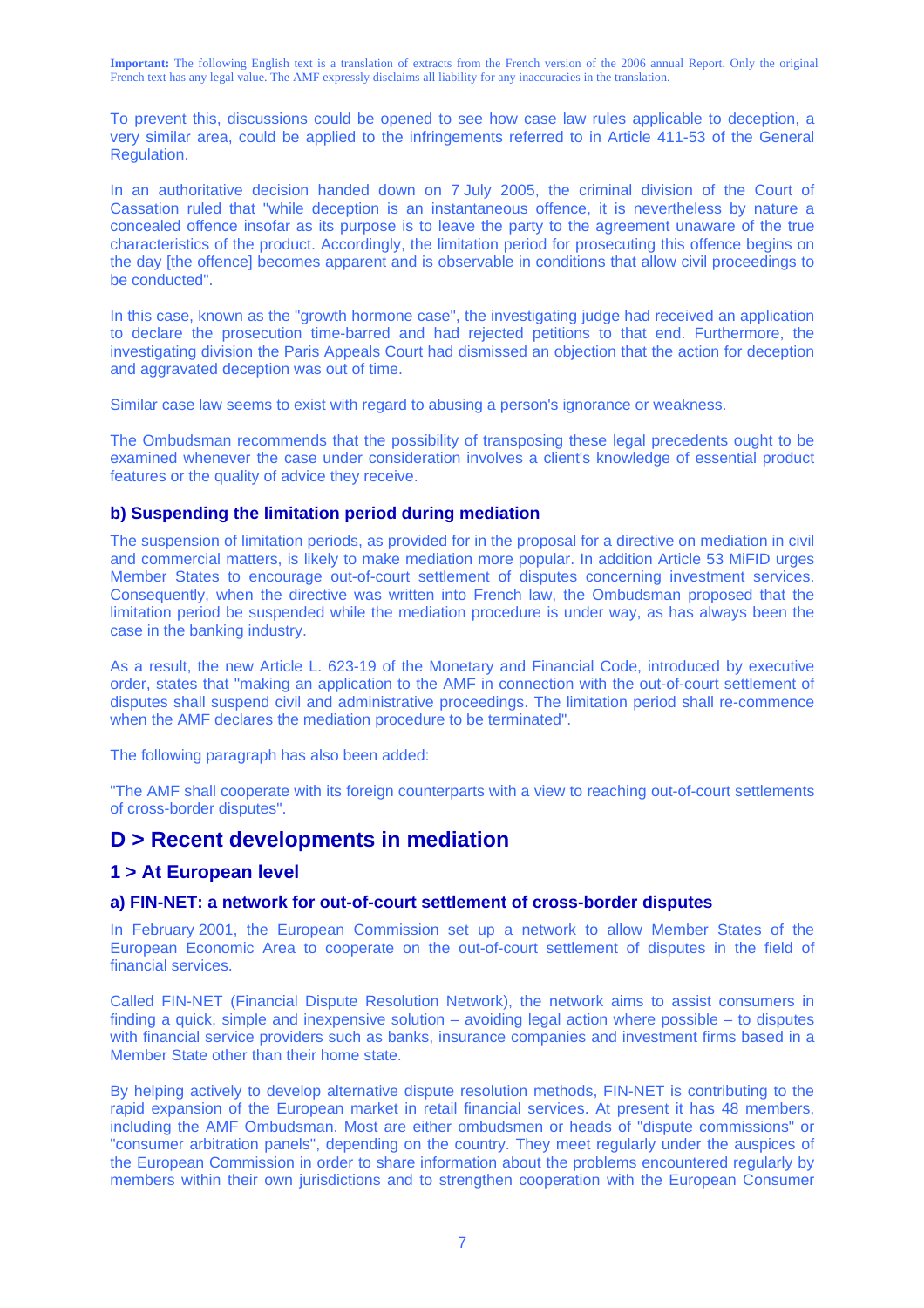Centres Network (ECC-NET). Set up by the European Commission in 2005, ECC-NET deals with cross-border disputes in areas other than financial services.

FIN-NET members also meet at special conferences, like the one being organised by the UK Financial Services Authority in London from 26 to 28 September 2007.

They are linked by a memorandum of understanding (MOU) that sets out the procedures for crossborder cooperation and states the basic principles for out-of-court settlement. The MOU includes a declaration of intent whereby participants undertake to apply the quality standards in Commission Recommendation 98/257/EC of 30 March 1998, which lays down seven principles:

- the independence of the decision-making body is ensured in order to guarantee the impartiality of its actions;

- the procedure is transparent;

- the effectiveness of the procedure is ensured through measures guaranteeing that:

- the consumer has access to the procedure without being obliged to use a legal representative,
- the procedure is of moderate costs or free of charges,
- only short periods elapse between the referral of a matter and the decision,
- that the competent body is given an active role.

- the procedure is adversarial: all the parties concerned can present their viewpoint before the competent body and hear the arguments and facts put forward by the other party, as well as any experts' statements;

- legality: the decision taken by the body may not result in the consumer being deprived of the protection afforded by the mandatory provisions of the applicable consumer protection law;

- liberty: The decision taken by the body concerned may be binding on the parties only if they were informed of its binding nature in advance and specifically accepted this.

- representation: if they wish, the parties have the right to be assisted or represented at all stages of the procedure.

FIN-NET has set itself the aim firstly of improving the quality of settlements reached within the existing extra-judicial mechanisms in the European Community and secondly to provide consumers with more comprehensive information about methods for out-of-court settlement of cross-border disputes.

These principles have already been incorporated into the AMF Charter and are implemented during the case appraisal process.

#### **b) MiFID**

Article 53 MiFID states: "Member States shall encourage the setting-up of efficient and effective complaints and redress procedures for the out-of-court settlement of consumer disputes concerning the provision of investment and ancillary services provided by investment firms, using existing bodies where appropriate.

"Member States shall ensure that those bodies are not prevented by legal or regulatory provisions from cooperating effectively in the resolution of cross-border disputes".

When the directive was transposed through order 2007-544 of 12 April 2007, Article L 621-19 of the Monetary and Financial Code was amended accordingly, as described above.

## **c) Draft directive on mediation in civil and commercial matters**

The European Commission has submitted a proposal for a directive on mediation in civil and commercial matters to the European Parliament and to the Council.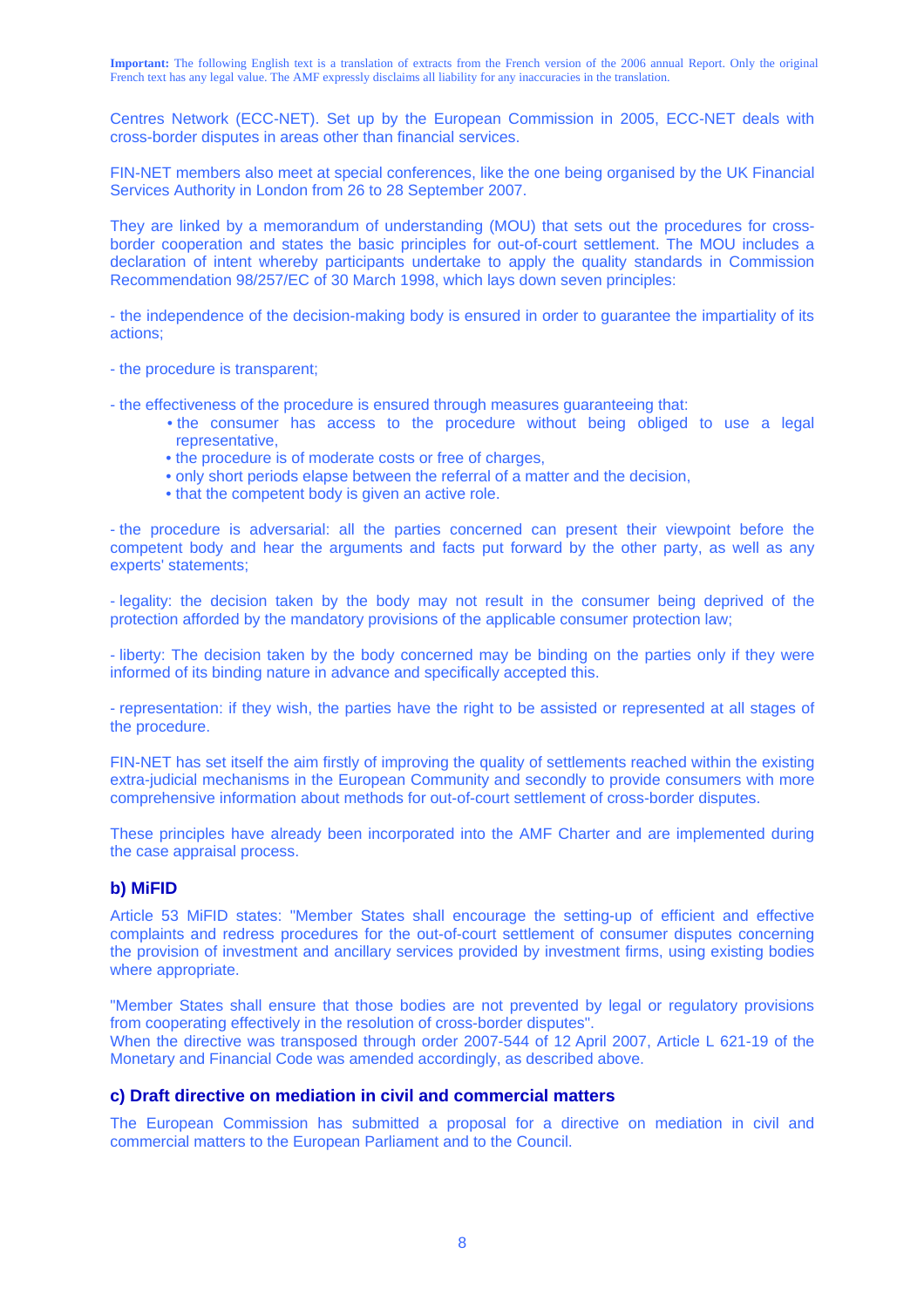The aim is to encourage more widespread use of mediation and to ensure that the parties thereto can benefit from a predictable and secure legal framework.

The draft directive is in the process of being adopted by the European Parliament and will then be transposed into national law.

## **2 > At domestic level**

#### **a) Opinion of the national consumer council on mediation**

France's national consumer council (CNC) issued an initial opinion on mediation on 7 July 2004. On 27 March 2007, the CNC issued a further opinion intended to encourage and develop the use of mediation in consumer matters.

It recommends that recourse to mediation should be free of charge and that the process itself should be easy to access and understand and should be completed within a reasonable timeframe.

The CNC emphasised that the Ombudsman plays a role in preventing disputes and should therefore be allowed to question the current system and advocate ways of improving and modernising it.

#### **b) Recommendations in the Delmas-Marsalet report**

The issue of financial product marketing is central to the cases submitted for mediation.

The Ombudsman will therefore pay close attention to the follow-up given to the recommendations in the report of the Delmas-Marsalet working group, which cover not only information and advice but also better customer support and the development of alternative dispute-settlement methods, particularly mediation. The first principle recommended in the report was to make provision for "a mediator with jurisdiction over disputes involving savings products in the banking and financial fields. Investors should be informed of the existence of this mediator and the means for contacting him in the event of a negative response to [the investor's] complaint".

#### **c) The Better Regulation approach**

Among the questions raised by the AMF's Better Regulation approach<sup>2</sup> was how to improve investor protection.

Among the ideas adopted to achieve that objective, set following discussions by the Consultative Commission on Retail Investors and Minority Shareholders, the AMF Board recommended raising the profile of the AMF Ombudsman.

Consequently, ongoing efforts to communicate with and inform the general public will be pursued. In addition, industry dialogue will be stepped up to make sure that professionals inform their clients about the complaint and dispute settlement procedures used by their firms as well as those employed by the AMF Ombudsman.

Further consideration has also been given to ways of giving retail investors a greater say in the debate on regulation.

The Ombudsman has closely monitored all these projects and will help to ensure that they come to fruition in the coming months.

## **E > Cases dealt with by the Ombudsman**

The caseload is broken down into ten broad subject areas in the department's database:

- collective investment schemes
- discretionary management
- order transmission/execution
- custody account keeping

 $\overline{a}$ 

*<sup>2</sup> See Chapter 7, page 16.*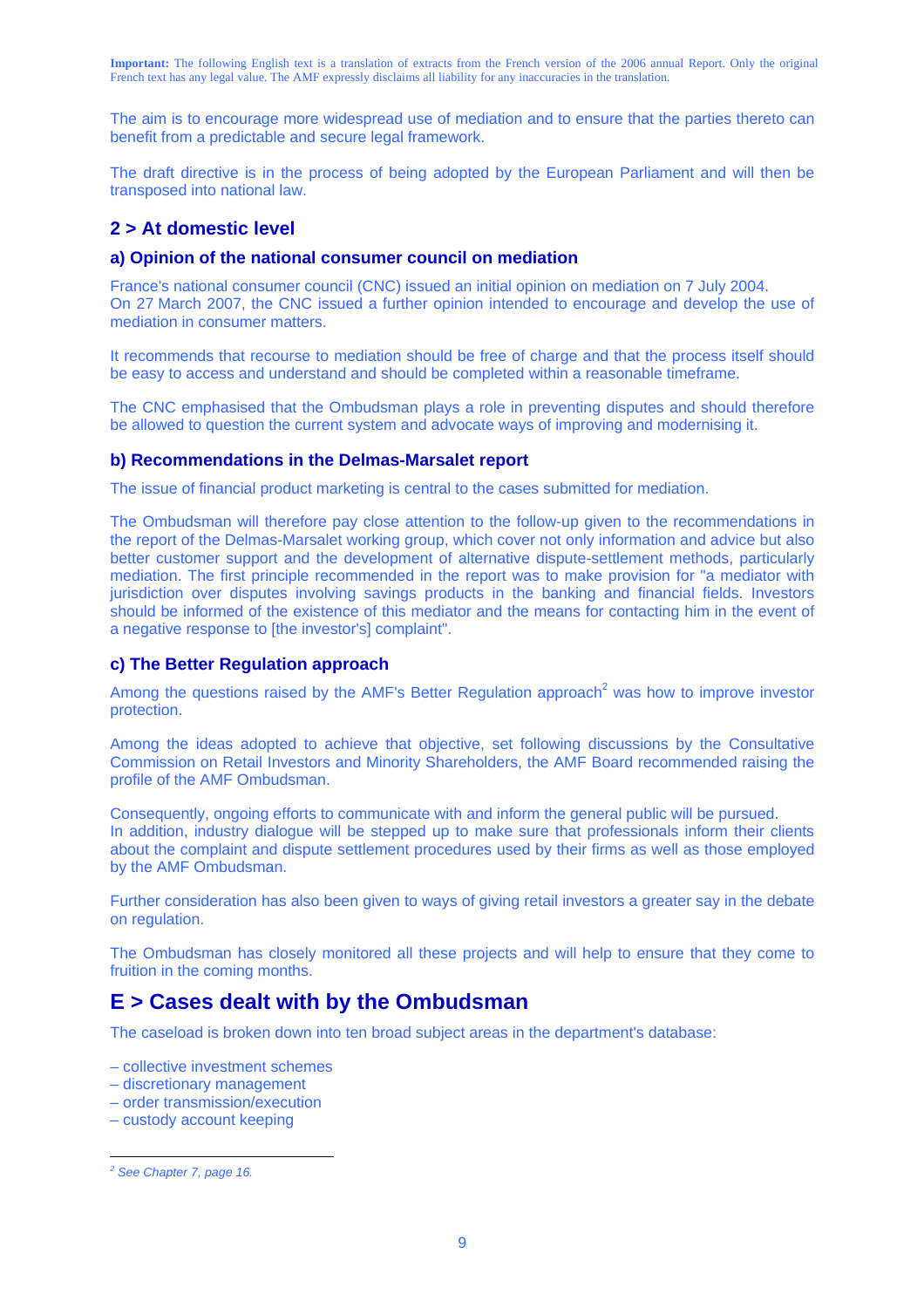- issuers
- general market matters
- financial instruments (other than collective schemes)
- direct marketing, advice on asset management and financial investment
- supervisory and regulatory agencies
- miscellaneous topics

## **1 > Inquiries and mediation requests, by subject area**



#### **1 January to 31 December 2006**

Source: AMF

### **2 > Analysis by subject area**





Source: AMF

As in 2005, a large proportion of the cases concerned issuers, market anomalies and financial instruments.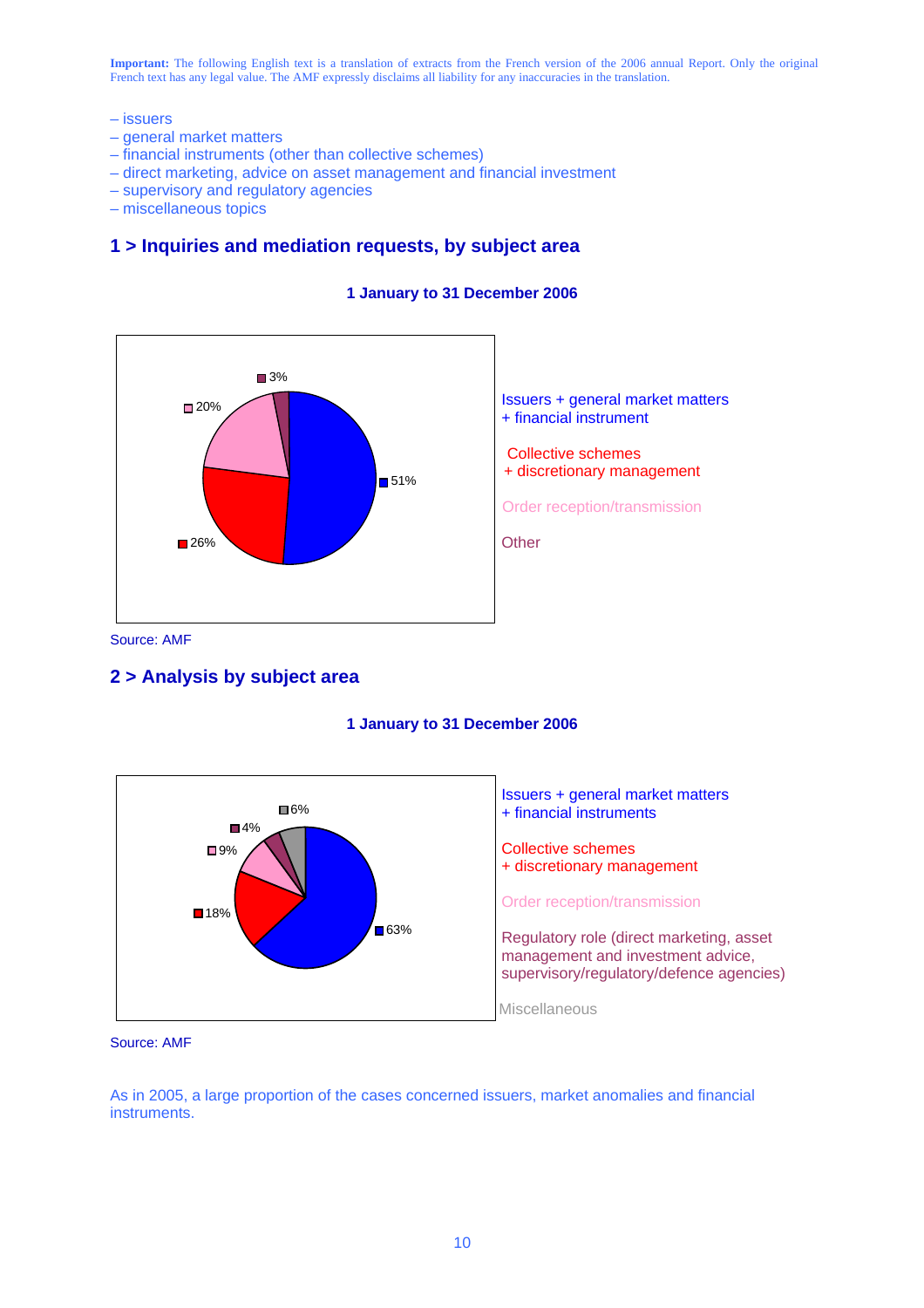#### **a) Corporate financing and market anomalies**

As in previous years, the Ombudsman Service had to explain and illustrate the role played by the AMF in corporate financing transactions. Simply drawing attention to the regulator's statutory and regulatory responsibilities at various stages of an offer is not enough to calm investors' fears or answer their queries on matters such as the scope of the AMF's approval process. Having answered an initial query, the Ombudsman Service often receives follow-up questions.

In addition to requests for explanations and criticisms of price setting methods and a purported lack of consideration afforded to retail investors, some of the complaints about corporate financing transactions concern the way that the procedures themselves are conducted.

For example, intermediaries and custody account keepers are often criticised for providing inadequate or imprecise information in a particular area.

Many of the complaints dealt with in 2006, as in 2005, concerned subscription rights. The current regulations state that care must be taken to ensure that shareholders are properly informed about how rights are exercised and what happens if they are not. With this in mind, provisions should be made in three areas. First, information on implementing the protective clause must be given in the account agreement and in each corporate action notice. Second, where a shorter subscription period has to be set, it must be the same for all account holders and must leave shareholders enough time to send instructions if they want to subscribe for new shares. Third, investors that acquire rights in the market after the exercise deadline set by the custodian will be sent a warning, either through the custodian's website or by the department responsible for order transmission/reception.

Frequent complaints were once again received about market anomalies or problems of disclosure by companies in financial distress. Faced with an unfavourable or sudden price movement, some investors were swift to blame it on fraudulent manipulation and call for public exposure and sanctions. In such cases, the Ombudsman Service had to explain to complainants that even if an investigation or inquiry were to be launched, they would not be informed of its progress because such procedures are confidential.

This type of whistleblowing is amplified by the internet, and especially online broker forums, which can be used to organise mass mailing campaigns in an effort to draw the AMF's attention to a particular security.

The Ombudsman examines these letters before passing them along to the AMF's specialised departments. In 2006, the Investigations and Market Surveillance Division received 126 complaints from retail investors about allegedly suspicious transactions, along with requests for investigations or appraisals of complex price movements.

In 2006, on-site inspections or documentary audits were organised in response to some of these "reports", and warnings were posted on the AMF website.

When the Ombudsman is notified about a matter that may constitute a criminal offence, it offers to alert the legal authorities. If legal proceedings are initiated, it is kept informed of their progress.

#### **b) Malpractice reports**

The alert procedure was used in 2006 to issue public warnings following reports of malpractice received by the Ombudsman and dealt with using a rationalised procedure that respects the rights of defence.

Seven warnings were posted on the AMF website and repeated in the press.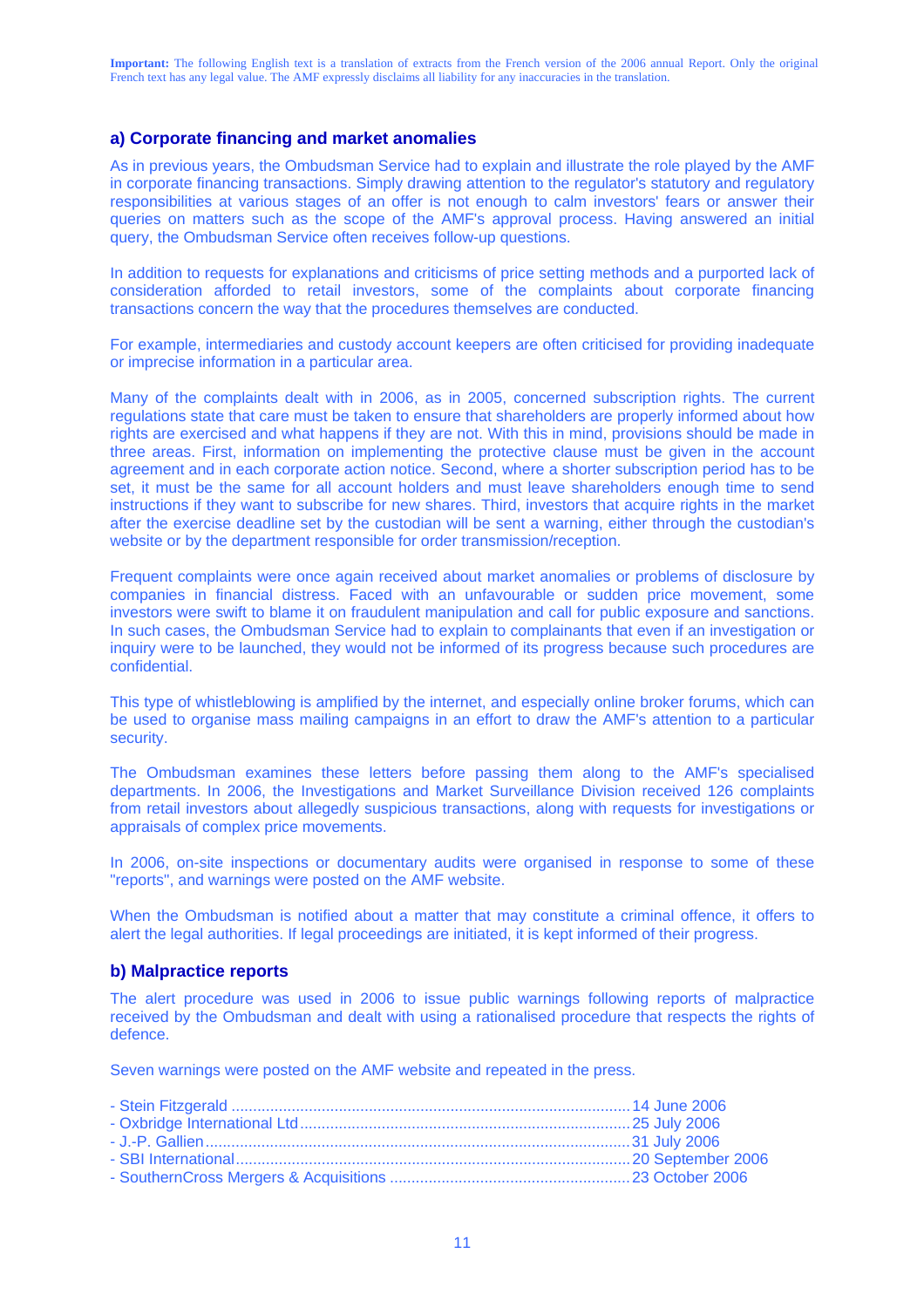## **c) Trading incidents**

Pursuant to Article 4404/2 of Book I of the Euronext Rules, the market undertaking may "suspend trading in any Security in order to prevent or halt disorderly market conditions, either on its own initiative, and in its sole discretion, or at the reasoned request of the relevant Issuer". It may also suspend trading at the request of a competent authority. These trading halts are published in a Euronext Paris market notice, which describes the origin of and reasons for the halt and the conditions in which trading may resume. Failing this, it stipulates that trading has been suspended until further notice. There is no maximum time limit for trading halts.

As in 2005, many retail investors complained that they had received no information following a trading halt or suspension. This is the case when trading is suspended pending a press release from the issuer or when news of a court-ordered reorganisation or winding-up is released belatedly. In the latter case, although the AMF regularly updates its web-posted list of companies that have missed the deadline for publishing their financial statements, individual shareholders sometimes feel they have been overlooked or taken hostage, and they seek advice on what to do when they learn the outcome of legal action.





Issuers + general market matters + financial instruments

Order reception/transmission

Collective schemes + discretionary Management

Source: AMF

#### Compared with 2005:

- the number of mediation requests concerning issuers, general market matters and financial instruments rose slightly, from 18% to 23%;

- the number of requests concerning order reception/transmission has declined from 41% to 37%.

### **a) Mediation of complaints relating to public placement**

Shortly after the French power utility EDF was admitting to listing on Eurolist, retail investors phoned or wrote to the Ombudsman to inform it that shares had been bought for their account even though they had given no instructions or signed any orders to that effect<sup>3.</sup> No such grievances had been received in connection with earlier privatisations, especially GDF.

 $\overline{a}$ 

*<sup>3</sup> See Chapter 5*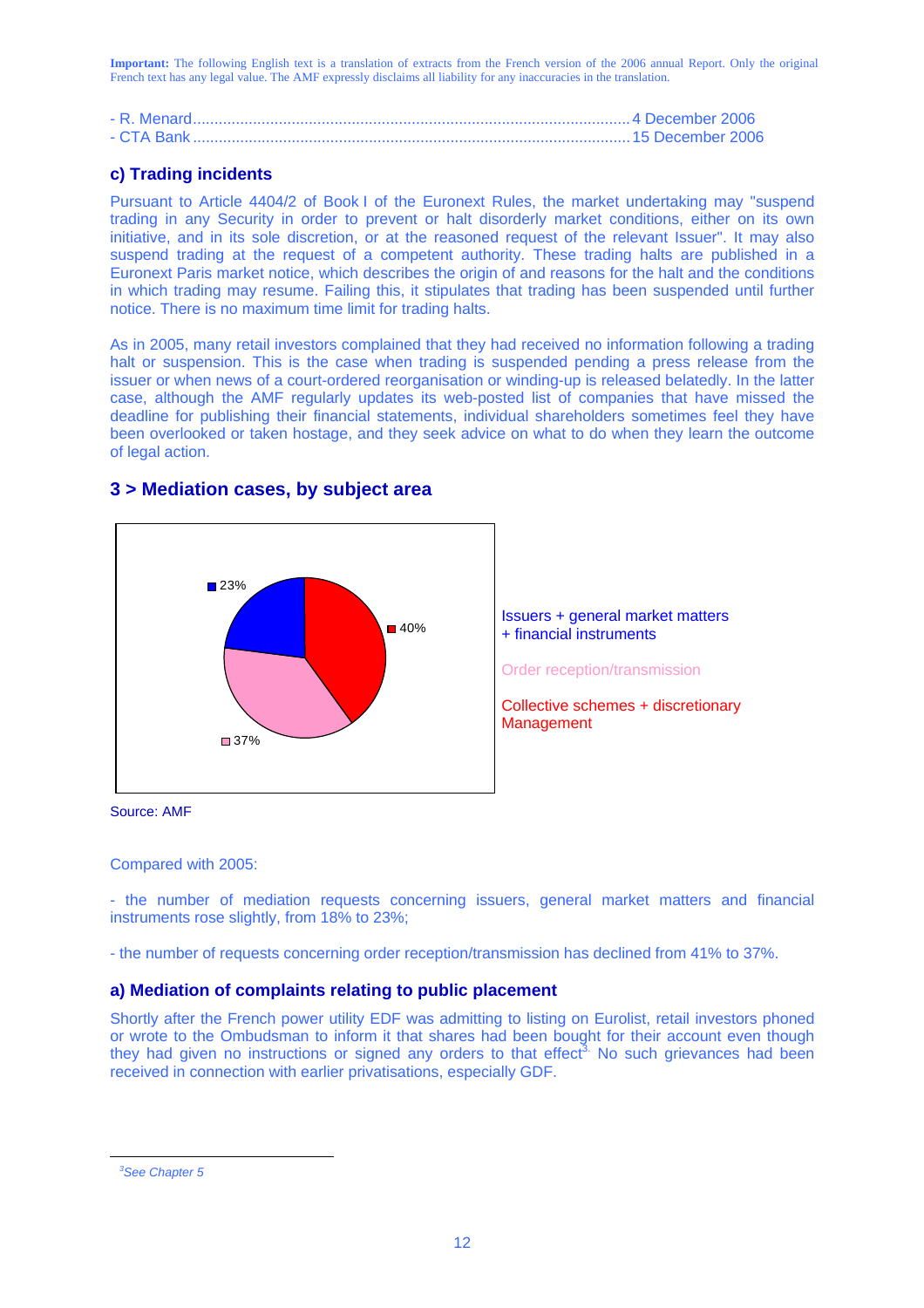In accordance with its task of finding out-of-court settlements for consumer disputes, the Ombudsman sought a solution that would remedy the shortcomings revealed by the complaints and protect the clients' interests.

Two months on, the AMF was still receiving protests, even though the share price had risen, and none of the original complaints had been withdrawn.

The institutions against which the complaints had been brought were questioned in accordance with the usual appraisal approach, in full compliance with the adversarial principle and the rights of the defence.

For greater efficiency and to ensure equal treatment for all clients, the Ombudsman asked the institutions to submit a list of similar situations detected by their in-house procedures, together with supporting documents and information about the action taken in each case.

A total of 527 cases were dealt with and settled.

It must be emphasised that all the institutions in question cooperated with and fully understood the approach, intended to find an amicable solution to conflicts while taking into account the arguments of both parties.

The success and efficiency of this collaboration is commendable.

In substantive terms, the methods used to rectify the anomalies varied from one institution to another. Some chose to cancel the sale and refund the difference between the selling price and the purchase price (inclusive of fees). In this case, the Ombudsman made sure that the operation would have no adverse impact on the complainant's 2005 income tax situation if the annual ceiling on share sales was breached. It noted that to cancel out the impact of unwanted share purchases, some institutions had undertaken to refund any excess income tax payments, while others made sure immediately that there would be no negative tax impact.

Some institutions reported that they had organised training programmes for their networks.

In light of this singular situation, it is useful to recall the rules applicable to the public listing of securities:

- Investment services providers are required under Article L. 533-4 of the Monetary and Financial Code to comply with conduct of business rules "intended to ensure investor protection and the lawfulness of transactions". In particular they must act honestly and fairly in the best interests of their clients and the integrity of the market, while complying with all regulations applicable to their business. These provisions are taken up in Article 321-24 of the AMF General Regulation;

- Advertisements relating to the offering must, among other things, state that a prospectus has been or will be published and tell investors where they can obtain it from (Article 212-28 of the AMF General Regulation);

- Pursuant to Article L. 412-1 of the Monetary and Financial Code, marketing operations may not begin until the AMF has approved the prospectus. Before this, the institutions handling the offering are permitted only to disseminate information of a general nature;

- All information disclosed orally or in writing must be consistent with the information in the prospectus, in accordance with Article 212-29 of the AMF General Regulation.

- Subscriptions for shares are not valid without an express written request from a client. Under Article 332-6 of the AMF General Regulation, custody account keepers are queried to ensure that financial instruments have not been booked on the client's account without an instruction to that effect.

#### **b) Financial product marketing**

An analysis of the cases submitted for mediation shows that some issues crop up from one year to the next. This is the case with disputes related to the marketing of collective investment schemes, which once again elicited numerous complaints continued in 2006.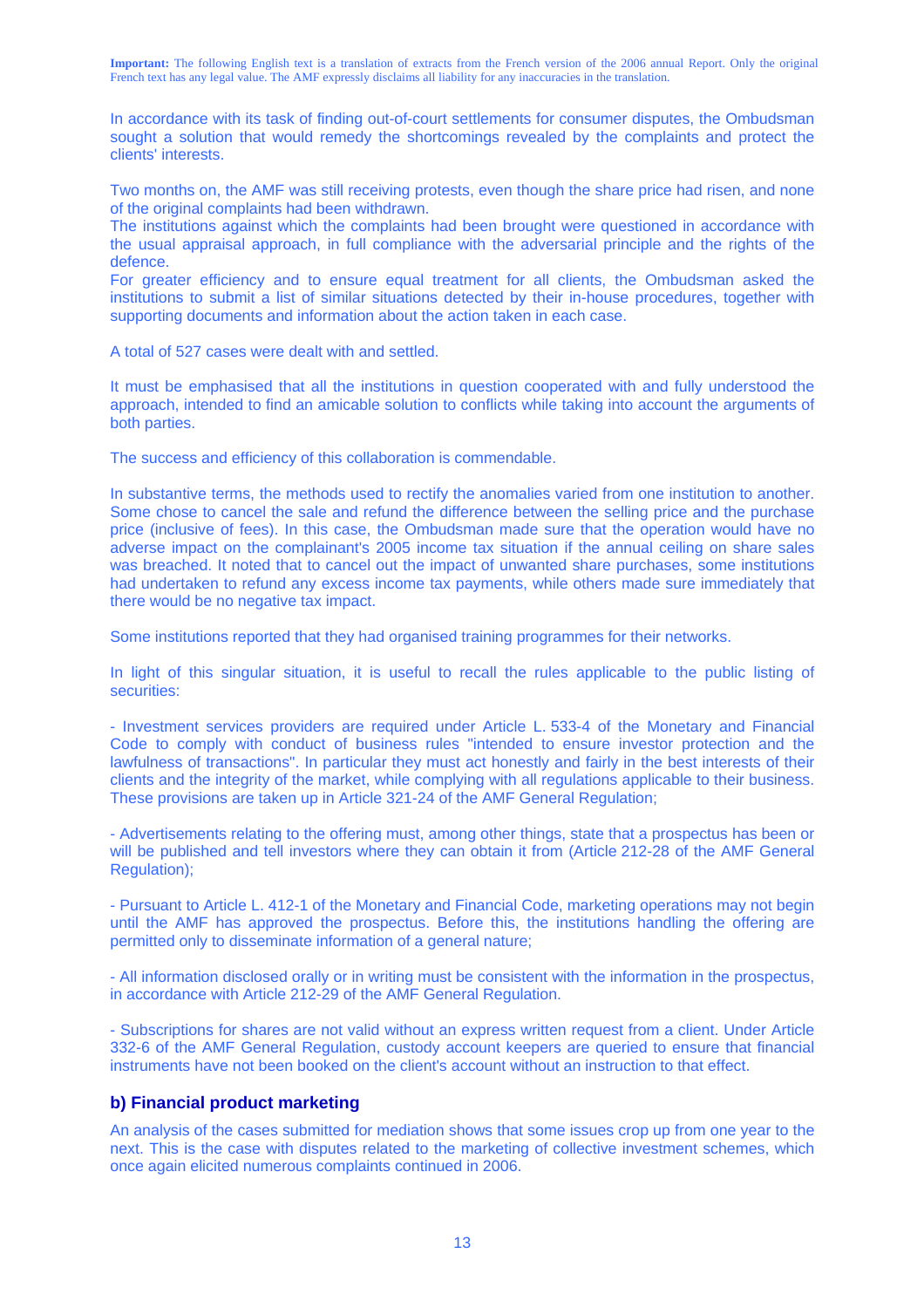Along with many other similar protests, the Ombudsman received numerous complaints about a fund that had been structured in such a way that investors would recoup their initial capital, plus or minus the change in the Dow Jones EuroStoxx 50 index, provided that they had reinvested their dividends and tax credits in the fund.

The Ombudsman had to explain the redemption procedures and, in particular, the fact that because the benchmark index had plunged 32.68% and the fund managers had applied the Constant Proportion Portfolio Insurance technique, the invested capital had shrunk by 12.68%. Moreover, the number of additional units allotted in return for the reinvested dividend and tax credits in no way increased the investor's level of protection.

As in 2005, the Ombudsman continued to monitor the handling of complaints relating to the Bénéfic product range. A total of 41 complaints were received in 2006, some of which resulted in a settlement: for example, EUR 14,451 was paid to complainants as compensation for capital losses.

Most of the complaints related to inadequate information and advice during the marketing period or the life of the product, and some of them criticised the advertising campaign.

It should be recalled that an application must be filed with the AMF before a fund or subfund can be formed and that marketing cannot begin until it has been approved.

Article 411-50 of the General Regulation states: "The AMF shall have the right to demand that all the documents compiled or distributed by a collective investment scheme, its [asset] management company and any other person distributing the scheme be submitted to it. It shall have the right to have the presentation and content of the documents modified at any time. "Advertising for collective investment schemes or their subfunds must be consistent with the investment being offered and mention any less favourable characteristics and risks inherent in the options that may be corollaries to the advantages cited. Said advertising must mention the simplified prospectus and say where it is available to investors".

Further, the implementing instruction (no. 2005-01 on authorisation procedures and periodic disclosures by French collective investment schemes and foreign schemes marketed in France) states that applications involving structured funds or funds with streamlined investment rules, covered by Article L. 214-35 of the Monetary and Financial Code, must contain both the marketing programme and the marketing materials.

Likewise, under Article 322-66, the AMF can direct management companies to submit advertising materials to it prior to publication or distribution and can order changes to the substance and presentation of those materials.

On 24 May 2005, the AMF web-posted a communiqué reiterating the rules governing subscriptions to structured funds and funds using a structured investment process.

From experience, the Ombudsman is aware that advertising is inextricably linked to information and advice. The decision to invest in a product is never made solely on the basis of advertisements. Complainants tell the Ombudsman that the advertising literature encouraged them to seek further explanations from their financial advisor. They also say that they examined the materials after the fact to see whether negative or unfavourable scenarios were discussed.

The majority of retail investors are not yet self-sufficient when it comes to choosing, comparing and analysing similar products offered by different financial institutions. (Most products are distributed by major banking networks that offer their propriety vehicles.)

In most cases, they do not even distinguish between the types of literature they receive, mixing up official disclosure documents, prospectuses, information memos and advertising. In advertisements, risks are mentioned in small print in a footnote whereas product benefits are highlighted and presented in a compelling manner.

As a rule, investors do not read the information memo or the prospectus; they simply sign the section of the subscription form stating that they have done so. The decision is based mainly on what they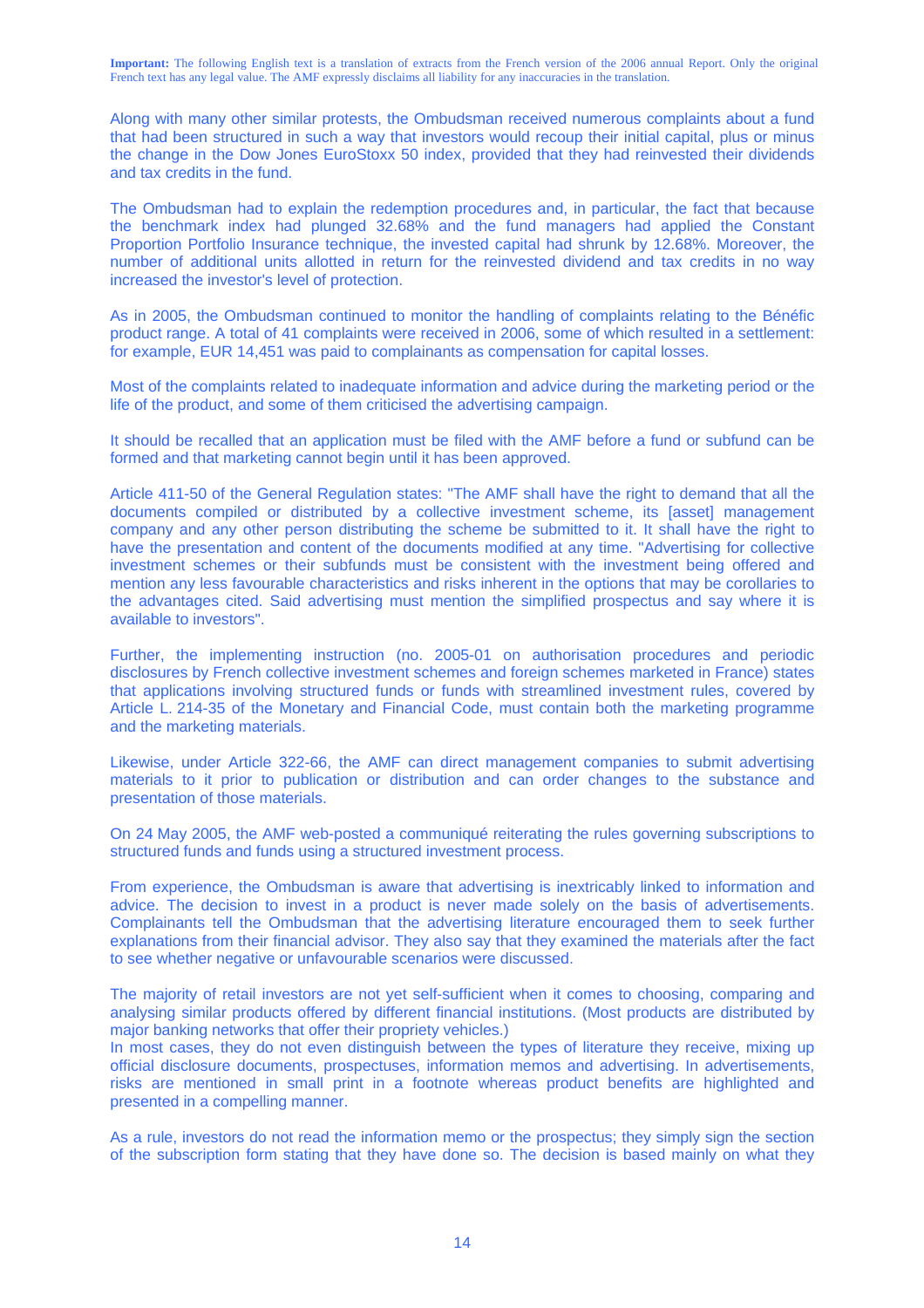have been told by the professional who is assisting them, i.e. his explanation and advice and, in some cases, a strong sales pitch.

The Ombudsman has found that the main grievance expressed by investors is not that they have been taken in by abusive advertising but that an advisor has betrayed their trust.

One of the top priorities, therefore, should be to make prospectuses clearer and ensure that they are given to investors beforehand.

The laws and regulations applicable to the industry doubtless need to be expanded and clarified by conduct of business rules written into professional codes, in accordance with the Delmas-Marsalet report. But in addition, improving the way that financial product are marketed – with advertising being only one of the components – depends on getting investors to take greater responsibility.

Attention should be drawn to the efforts being made to inform and train consumers, such as the formation of the Institute for Public Financial Education, as well as to the educational activities undertaken by various regulators. As regards the AMF, much of the information about products and market participants can be found on its website or obtained from the public hotline.

That considerable progress has still to be made in terms of education is evident in the fact that people readily respond to cold-callers or email messages asking them to buy shares in unknown foreign companies or to invest in schemes that promise extraordinary pay-offs.

As in previous years, the Ombudsman urges investors to proceed with utmost caution.

They should ask as many questions as possible, particularly about capital guarantees, expenses and commissions and recommended investment periods, and they should study product literature carefully.

Professionals should keep a record of each stage of a transaction so that they can substantiate their actions and prove that they have complied with conduct of business to ensure that products are suitable for the investor.

#### **c) Discretionary management**

The complaints about discretionary management received in 2006 once again concerned the duty of investment services providers to inform and advise their clients.

Retail investors' criticisms focused on an inappropriate initial choice of investment policy, irregular or non-existent monitoring of their portfolio, and the lack of adjustment in case of heavy losses. The Ombudsman can only repeat its usual recommendation that both parties should define the investment policy precisely at the outset in a detailed written instrument. The professional must communicate regularly with its clients and keep a record of their correspondence throughout the duration of the mandate, informing them immediately of any changes in investment policy.

These recommendations are especially important because professionals rarely respond positively to mediation requests concerning discretionary management. This is because they are committed only to using their best endeavours, and the fact of making a loss is not sufficient grounds for establishing misconduct.

## **F > Outlook**

Although 2006 was a highly encouraging year for the Ombudsman Service, the positive trend has still to be confirmed.

More and more investors must be informed of the Ombudsman's existence, so that they can all have the possibility of seeing their complaints re-examined.

It is worth pointing out that the AMF Ombudsman does not become involved until all internal avenues of redress have been explored. Accordingly, instead of competing with firms' in-house complainthandling procedures, it actually complements them.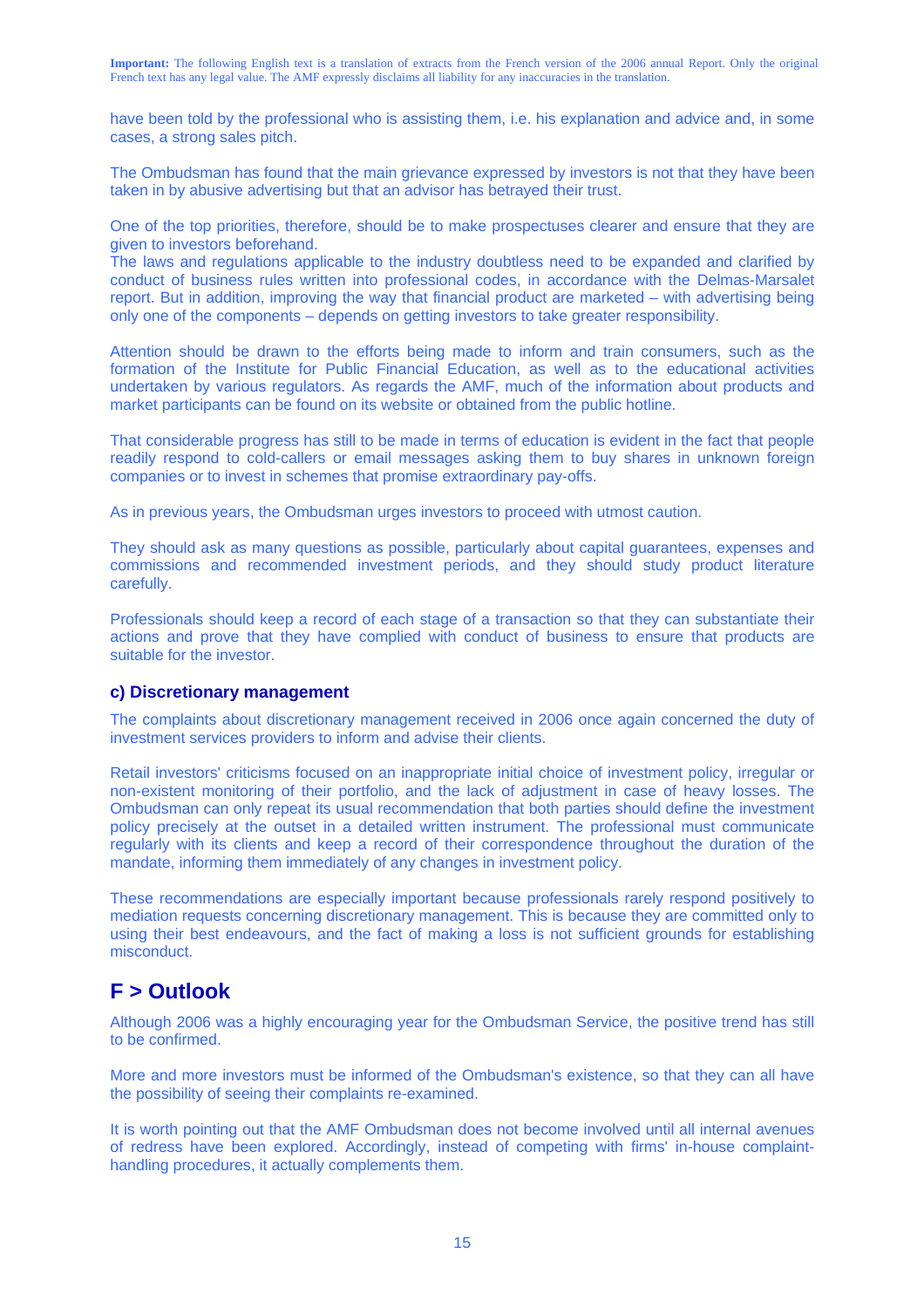As far as the industry is concerned, it is heartening to observe the constructive dialogue that already exists, with regard to the amicable settlement of specific cases and to discussions on recommendations for general improvements.

These links will certainly have to be strengthened so that the Ombudsman, who is in a unique position to observe the difficulty of enforcing and interpreting financial regulations, can carry out its investor warning and risk prevention duties to the fullest extent.

## **2 > Cooperating and consulting with the financial community**

The AMF has always given priority to organising a dialogue with stakeholders, especially the organisations that represent the finance industry, and it has made substantial progress in this area. In 2006, in addition to the usual dialogue forums, namely the consultative commissions and working groups, a special consultation exercise was organised for the Better Regulation approach.

The five consultative commissions, which were originally tasked with examining a wide range of draft laws and regulations related to the formation of the AMF and the transposition of European directives, are gradually being repositioned to bring their expertise to bear on operational matters. This evolutionary process will continue throughout 2007.

As in previous years, the projects handled by the consultative commissions were complemented by the activities of ad hoc working groups, created in association with professionals to address a variety of topics with a view to implementing major reforms, particularly in connection with the enforcement of directives.

## **A > The Better Regulation consultation**

In 2006, the AMF embarked on an extensive re-examination of its regulatory model. The first stage of this wide-ranging exercise was an in-depth, detailed consultation aimed at finding out what retail and professional investors actually expected from the regulator. The consultation process took different forms:

## **1 > "Promoting Better Regulation"**

A review and inquiry paper, Promoting Better Regulation, was put out for public consultation from 31 May to 30 September 2006. Drafted in conjunction with the AMF's operational teams, the paper discussed the progress made by the AMF since it was set up in 2003, putting its actions into perspective in order to look at its main strengths. Promoting Better Regulation also invited discussion about the main policies that the AMF intended to adopt or pursue, not only as regards its regulatory model but also its conception of laws and regulations and its handling of individual cases.

The consultation elicited more than 30 responses, many of which were precise, detailed and well argued. Most of the respondents were industry groups, which consulted extensively with their members. Responses were also received from several large – mainly French – corporate groups, sometimes in relation to one of their specialised business lines such as asset management. Some smaller companies, essentially asset managers, also responded on an individual basis. Furthermore, through its Retail Investors and Minority Shareholders consultative commission, the AMF was able to gather the opinions of this constituency.

## **2 > An industry survey by a consultancy**

In addition to the consultation organised for the review and inquiry paper, the AMF commissioned the Accenture consultancy to conduct a survey of industry professionals between April and June 2006. This made it possible to elicit the views, in a highly precise and informal manner, of more than 70 interviewees from some 50 companies and organisations representing AMF-regulated business areas, both at operating and at senior management levels. In addition, a number of interviews were conducted with foreign market participants, firms, regulators and industry groups.

The survey concentrated on the day-to-day relations between regulated entities and the AMF, with particular emphasis on two areas: existing rules, including the procedures used to draw up regulations and pronouncements, and the handling of individual cases. The main aims were firstly to review the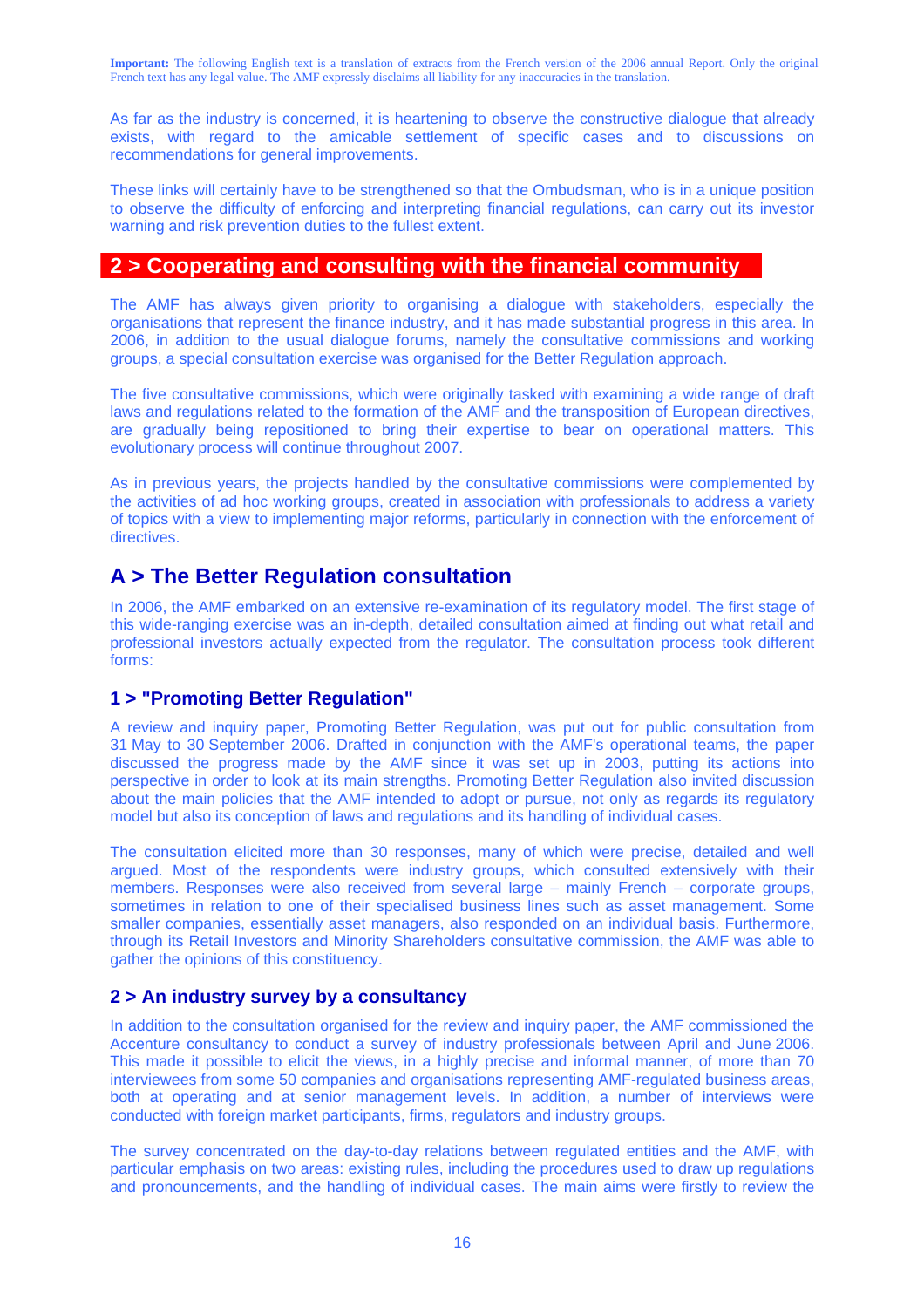AMF's strengths and areas for progress from the standpoint of industry professionals and secondly to compare the AMF's procedures with those of its principal counterparts, based on the experience of professionals operating in several financial centres.

Drawing on the findings of the Accenture survey and the responses to the consultation, the AMF was able to establish a clear picture of the financial community's expectations. By and large, professionals expressed appreciation for the progress made to date. Those familiar with the regulatory frameworks of other financial centres did not compare the AMF unfavourably with its foreign counterparts. That said, many of the respondents said they wanted the regulator to be more effective and to respond more appropriately to the central issues at stake. Professionals want the AMF to make its positions and procedures more transparent, rationalise its consultation procedures, and give greater consideration to the real threats to investor protection when drafting and enforcing its regulations. They also attach considerable importance to strict transpositions of European Union (EU) legislation in order to avoid "over-regulation", and they feel that the regulator should analyse the costs and benefits of its measures, both before and after the fact.

### **3 > Investors survey by a market research firm**

Two additional survey were carried out as part of the consultation process. The first was a telephone survey of sample groups of retail investors (900 people divided into three samples: fund investors, shareholders, and workplace savers); the second involved investor focus groups charged with examining decision support literature (7 groups organised according to the type of investment and also to financial literacy).

The following salient features were common to all respondents, regardless of the type of investor or financial product:

- Investors are unfamiliar with AMF-reviewed documents (only 10% of respondents mentioned them without prompting). They rarely receive a copy of these publications, even where this is a legal requirement (e.g. fund prospectuses);

- The publications do not comply with the principles of reader-friendly layout (use of space and colour, highlights for key information) and are therefore considered as legal documents to be kept as a formality rather than as decision aids. The readers' initial reaction is negative, and they show interest only if they are assisted with or talked through the documents;

- Investors are unaware of and misunderstand the role played by the AMF in relation to these (60% of respondents thought that when the AMF approved a document, it was actually endorsing the transaction or the product);

- Investors have to deal much more frequently with marketing literature than with regulatory documents.

In the field of collective investment schemes, investors are not self-reliant and tend to rely on their banking advisor. Apart from the prospectus, very little objective information is available to flesh out the advisor's sales arguments. While the prospectus is vitally important, the AMF is also concerned about the way advisors are trained and about the message they deliver to clients, as the Ombudsman pointed out in its annual report<sup>4</sup>.

Workplace saving is an entirely separate sphere, where investors feel – rightly or wrongly – that they are on top of the issues and are unwilling to consider objective information such that given in the simplified prospectuses of the schemes offered to them. In many cases, however, they receive the prospectus from a financial institution.

With public offerings of securities, information is plentiful and investors are more self-reliant. The documents reviewed by the AMF are scrutinised by market participants who play a linking role in the process of shaping people's opinions. As a result, the fact that the format and layout of the document are unsuitable is less problematic.

 $\overline{a}$ 

*<sup>4</sup> See 2005 Annual Report,*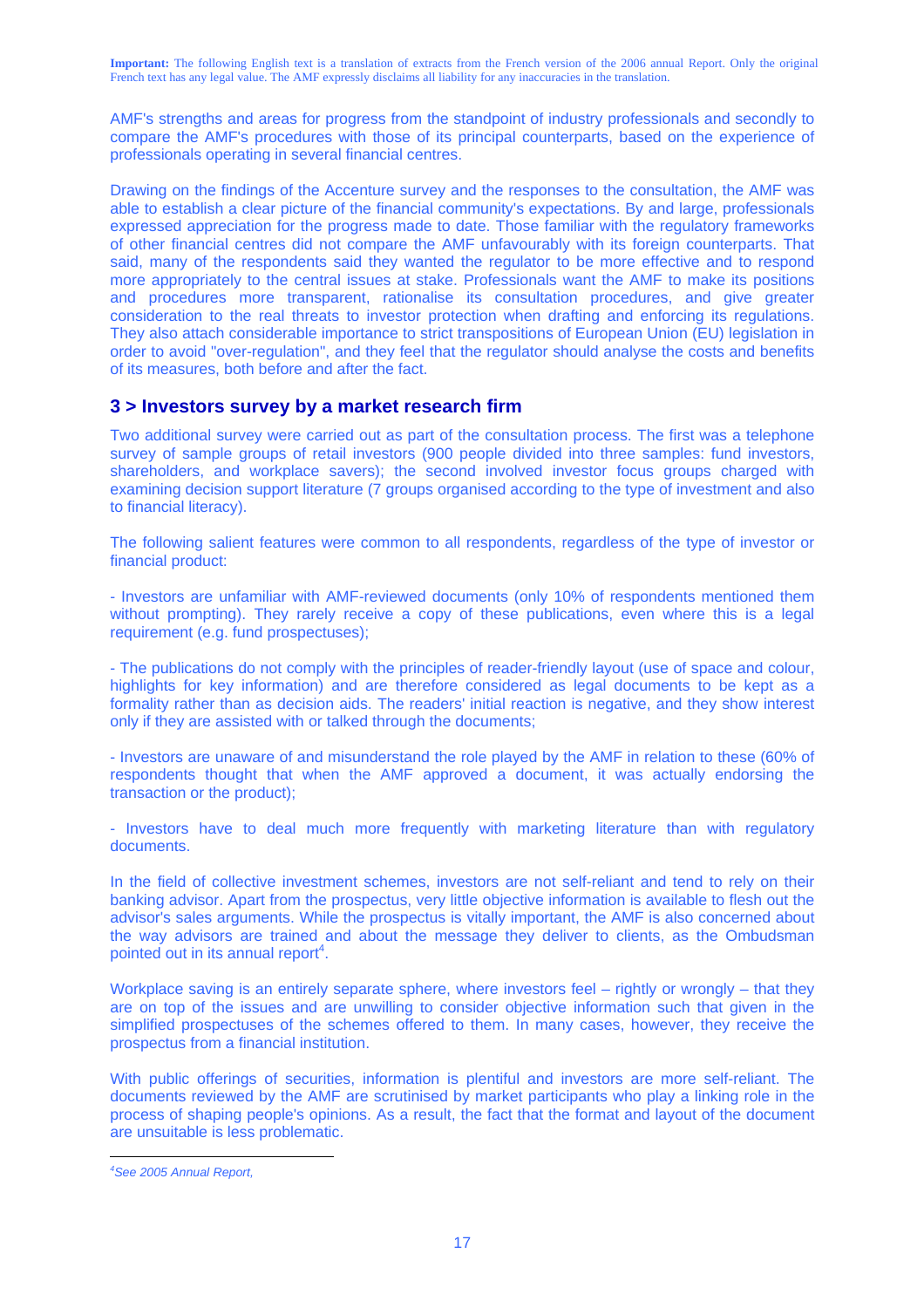In sum, investors have multiple expectations. They are aware that the information on which they base their decision has serious shortcomings (e.g. an lack of objectivity) but they nonetheless consider themselves to be fairly well informed. Getting them to refer more frequently to AMF-reviewed documents is therefore highly ambitious. They want documents that are exhaustive but, at the same time, concise and straightforward.

The layout of the documents reviewed by the AMF needs to be overhauled. At the same time, steps must be taken to make investors more aware of the existence of these publications and how they are used. This will encourage them to automatically demand the documents and, in the longer term, will narrow the gap between the consumers' financial capability and the knowledge they need to properly understand the products on offer. Work is already in progress in the field of collective investment schemes, under the auspices of the European Commission, and the AMF plans to play a major role in these efforts.

### **4 > Summary of consultation responses, and the AMF's commitment**

At the end of 2006, following on from the consultation, the AMF published a roadmap setting out its principles for action and its commitments for the future<sup>5</sup>. The document outlines a method and a timetable, including the formation in 2007 of several cross-market working groups to address the most important issues, such as how to streamline procedures while giving market participants greater responsibilities, to adapt the AMF's demands to the size of the companies it oversees, and to give more attention in its regulations and pronouncements to the type of clients – institutions or consumers – at which a transaction or a product is aimed.

## **B > The consultative commissions**

Using the powers provided for in Article L. 621-2 III of the Financial and Monetary Code, the AMF decided in February 2004 to set up five standing consultative commissions to assist it in its deliberations and help it formulate policy in light of changes in techniques, products and market structures, and the legal and financial environment, both domestic and international.

The five commissions are made up of experts appointed by the AMF's Board. They are chaired by Board members, who coordinate the work programmes and report back to plenary meetings of the Board. The members of the commissions are appointed for a three-year term.

Each commission draws up its own work programme. The AMF's departments handle the preparatory work, referring some cross-sector issues to several commissions. The commissions' opinions are forwarded to the Board. In 2006, each consultative commission met nine times on average.

### **1 > Disclosures and Corporate Finance**

 $\overline{a}$ 

The Consultative Commission on Disclosures and Corporate Finance met eight times in 2006.

It concentrated mainly on the transposition of the Takeover $^6$  and Transparency<sup>7</sup> Directives. It was also consulted on amendments to the AMF General Regulation on fairness opinions, which implemented the recommendations of an AMF market advisory group<sup>8</sup>, and on the findings of the working group on internal control standards.

For the transposition of the Transparency Directive, the Economic Confidence and Modernisation Act of 26 July 2005 referred to the AMF General Regulation for some of the implementing measures. In first-quarter 2006, the commission therefore examined a draft amendment to the General Regulation on the obligation to declare major holdings; and at end-June 2006 it reviewed another draft

*<sup>5</sup> Downloadable from the AMF website at http://www.amf-france.org/documents/general/7480\_1.pdf*

*<sup>6</sup> Directive 2004/25/EC of the Parliament and the Council of 21 April 2004 was transposed by Act 2006-387 of 31 March 2006 on takeovers.* 

*<sup>7</sup> Directive 2004/109/EC of the Parliament and the Council of 15 December 2004 was transposed by Act 2005-842 of 26 July 2005 on economic confidence and modernisation.* 

*<sup>8</sup> The working group on financial valuation and fairness opinions, chaired by Jean-Michel Naulot, issued its conclusions on 13 April 2005 (AMF monthly review No 13). The group's recommendations were put out for public consultation from April to June 2005. A summary of responses was posted on the AMF website on 16 December 2005 (AMF monthly review No 21).*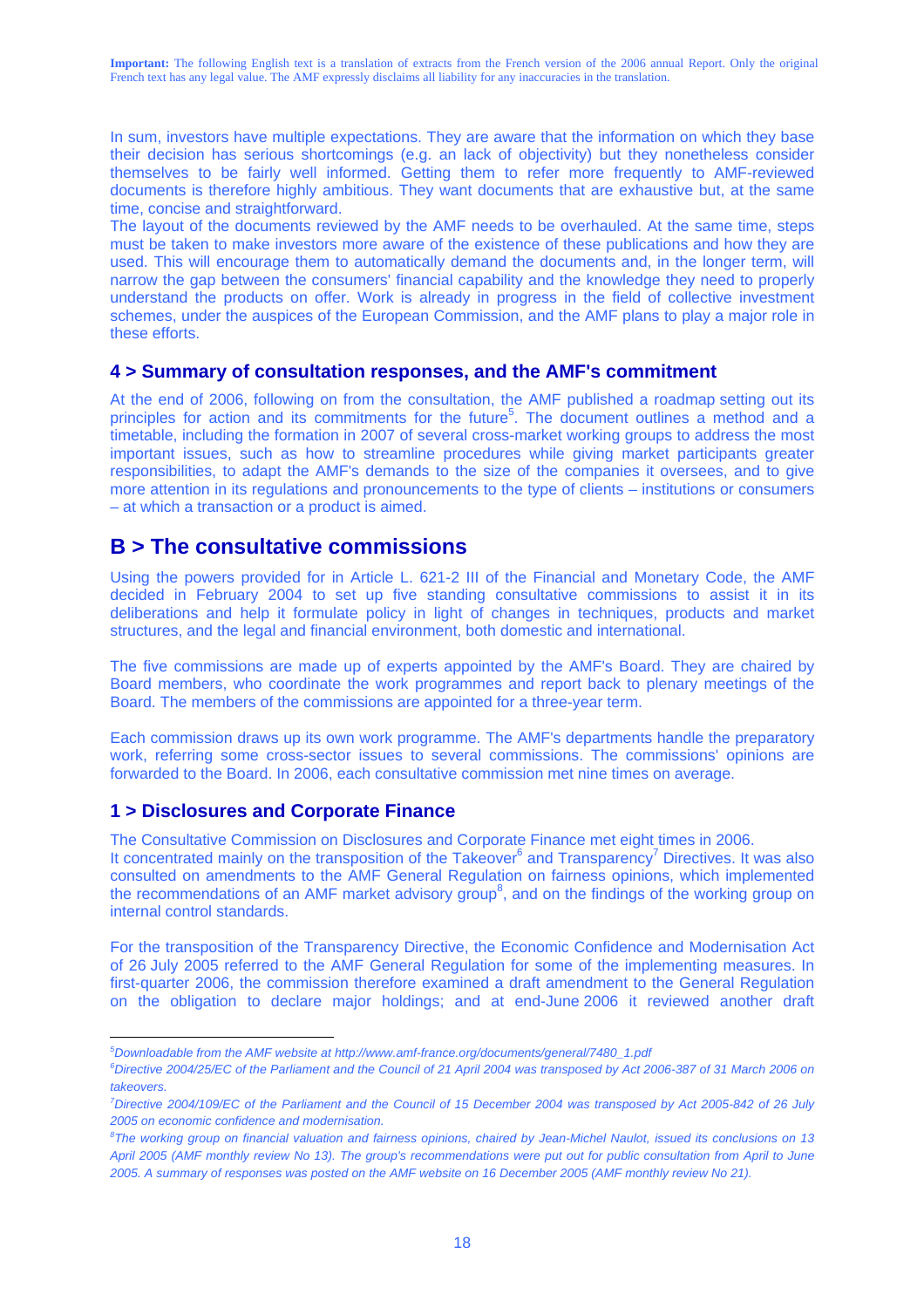amendment concerning the other obligations under the directive, particularly those on periodic disclosures and the dissemination of regulated information.

The examination of the regulatory measures for transposing the Takeover Directive began in March 2006 after the market advisory group co-chaired by AMF Board-members Dominique Hoenn and Claire Favre had presented its findings<sup>9</sup>. So important was this issue that the draft amendments to the General Regulation were discussed over three consecutive meetings.

In December 2006, the commission examined the draft of the third AMF report on credit rating agencies, prepared in accordance with Article 544-4 of the Monetary and Financial Code, which states that AMF must publish an annual report on "the role of […] rating agencies, their ethical rules, the transparency of their methods and the impact of their activities on the issuers and the financial markets". It also reviewed a draft of the third annual report on corporate governance and internal control procedures, prepared on the basis of disclosures by publicly traded companies on these  $matters<sup>10</sup>$ 

The AMF 2006 report on corporate governance and internal control procedures was particularly important in light of the work done by the market advisory group chaired by Jean Cédelle and Guillaume Gasztowtt, notably its recommendations on internal control standards<sup>1</sup>

The commission's meetings over the past three years have dealt mainly with a series of amendments to the AMF General Regulation, largely in connection with the transposition of the directives – on market abuse, prospectuses and transparency – stemming from the Financial Services Action Plan of the European Commission. Accordingly, only a limited number of regulatory modifications are expected in 2007 (i.e. transposition of the implementing measures for the Transparency Directive, and implementation of the recommendations of the market advisory group on independent investment research).

Consequently, the commission decided to start 2007 by examining its own operating procedures and discussing the initiatives that would allow it to:

- assess the impact of the extensive regulatory changes that have taken place in recent years;

- learn more about the uncertainties and difficulties encountered by issuers when implementing the new regulations in order to deliver an appropriate response or to inform the AMF Board;

- identify topics that will have a significant impact on issuers in the near to medium term and that will require the AMF to take a position or adopt a course of action.

Naturally, these initiatives will form part of the AMF's Better Regulation approach. For example, the commission called for the formation of an ad hoc working group to examine how the AMF would put in place a streamlined procedure for examining issuers' prospectuses under certain conditions. A second group was set up to assess the costs and benefits related to the adoption of Extended Business Reporting Language (XBRL).

#### *Commission members*

Jean-Michel Naulot (Chairman) – Yves Mansion<sup>12</sup> (Vice-Chairman)

Olivier Azières (Azières Conseil), Claude Baj (Phison Capital), Benoît Bazin (Saint-Gobain), Jean-François Biard (BNP Paribas), Dominique Bompoint (Sullivan & Cromwell), Françoise Bonfante (UBS Securities France), Franck Ceddaha (Oddo Corporate Finance), Jean Cédelle (Calyon), Martine Charbonnier (Euronext), France Drummond (University Paris II), John Glen<sup>13</sup> (Air Liquide), Philippe Lagayette (JP Morgan), Michel Léger (Léger et Associés), Guy

 $\overline{a}$ *9 See p. 24.* 

*<sup>10</sup>Pursuant to Article L. 621-18-3 of the Monetary and Financial Code.* 

*<sup>11</sup>See p. 26.* 

<sup>&</sup>lt;sup>12</sup>Replacing Antoine Giscard-d'Estaing (Groupe Danone) from September 2006<br><sup>13</sup>Replacing Jean-Pierre Cloiseau (Lafarge) from January 2006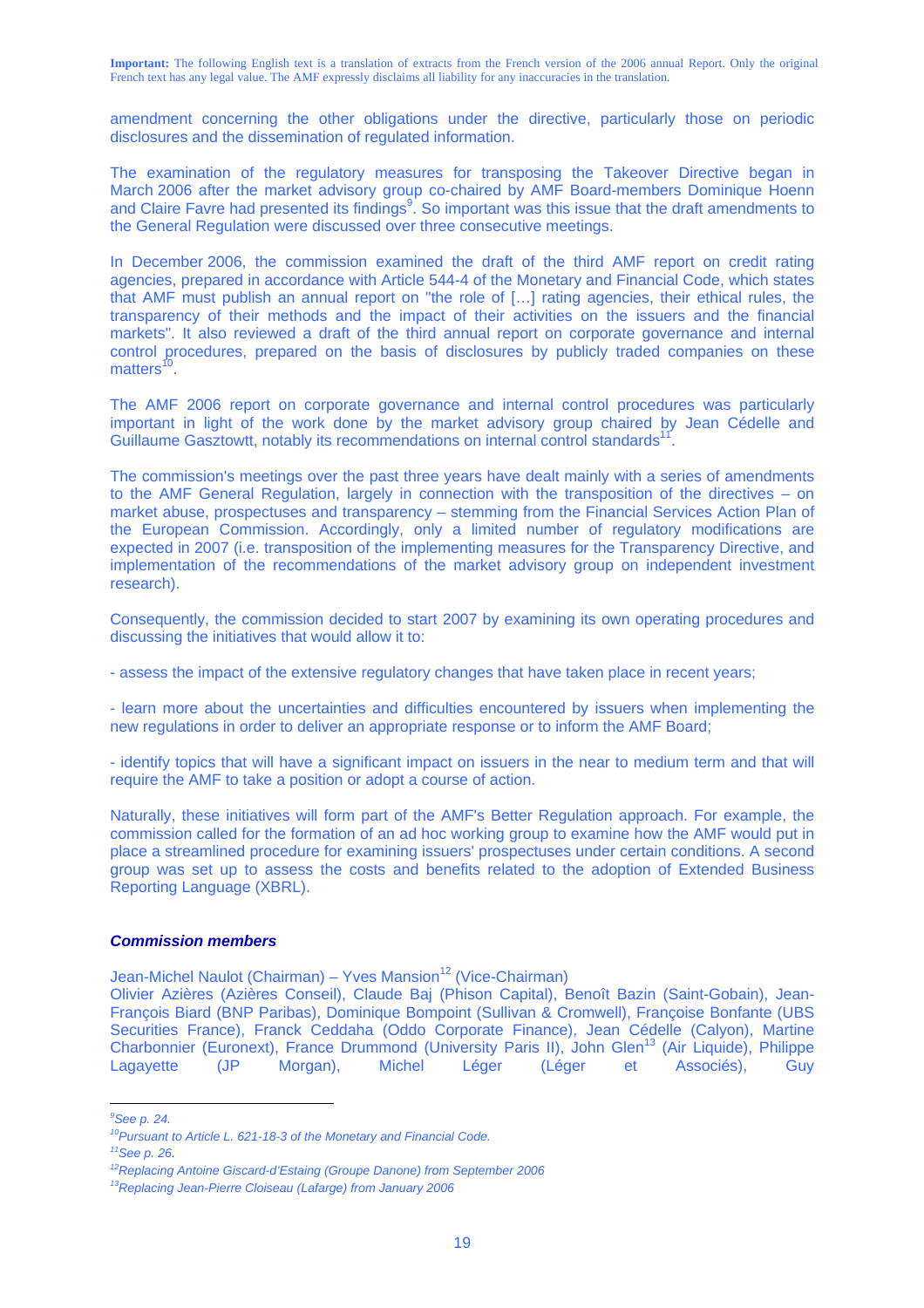Mamou-Mani14 (Groupe Open/MiddleNext), Marie-Christine de Nayer (Freshfields), Helman le Pas de Sécheval (Groupama), Jacques Rossi (Cabinet Rossi), Eliane Rouyer<sup>15</sup> (Accor), Government Commissioner.

### **2 > Retail Investors and Minority Shareholders**

The Consultative Commission on Retail Investors and Minority Shareholders Consultative met nine times in 2006, the same as in the previous two years. It once again divided its time between examining and issuing opinions on amendments to AMF regulations and discussing strategic regulatory issues arising from the changing context within which the authorities operate. Much of its work was devoted to supporting the AMF's Better Regulation approach, initiated in 2006.

The commission was consulted on draft regulations that were of direct interest to investors. In particular, it regularly monitored the construction of a regulatory framework for a new investment product, the real estate collective investment scheme (OPCI). It made sure that the supervisory committee of the OPCI's common-fund variant, the FPI, had effective powers, and it examined the linkage between the presumed liquidity of the product and the illiquidity of its underlying assets. It also gave an opinion on operational issues such as the layout of Section B of the simplified prospectus of collective investment schemes, which deals with fees and performance.

The commission is also tasked with examining the main reports published under the auspices of the AMF or with input from its departments. In 2006, it studied the recommendations of the working group on takeovers, the AMF's work on the qualitative (or "star") rating of investment funds, and the options for implementing the report on independent investment research, presented by the group chaired by AMF Board-member Jean de Demandolx-Dedons, It also monitored follow-up on the report on consumer financial education drafted in 2005 by an AMF working group, in which many of its members took part. It was kept regularly informed about the formation of the Institute for Public Financial Education and reacted to the issues that the institute had to address.

Special attention was paid to the reform of employee investment schemes, further to the reading of draft legislation on the development of and participation in workplace saving<sup>16</sup>

In 2006, the principal changes to the AMF's operating environment became clear, with the implementation of MiFID and the amendments proposed by the European Commission to the UCITS Directive. The consultative commission examined the investor impact of these developments, informing the AMF of its concerns and pointing to areas requiring attention.

The commission contributed actively in several ways to the AMF's work on better regulation. Its view were sought on the kind of survey that would give a clearer picture of how retail investors use AMFreviewed disclosure documents. And once the survey had been carried out, the commission commented on the findings. It also made a remarkable contribution to the debate initiated by the AMF in the consultation paper Promoting Better Regulation. It gave the Board a series of proposals aimed at enhancing investor information and protection and ensuring that investors' interests are represented in the AMF's decision-making processes. Among its proposals were to enhance the activities of the Ombudsman and publicise them more widely. The commission also proposed a discussion on the organisation of its workload, culminating in a review of its operating methods in 2007. Another project under consideration was the issue of whether to create an "investor panel" or some such body, which would be external to the AMF and have a remit covering all savings products.

#### *Commission members17:*

Jean-Claude Mothié (Chairman), Claire Favre (Vice-Chair) Jacques Coutance, Vincent Dutfoy (CLAS<sup>18</sup>), Olivier Eon (Testé pour Vous), Agnès Gaultier de la Ferrière (FAS<sup>19</sup>), Marcel Jayr (member of the ANSA and Euronext individual shareholder committees),

 $\overline{a}$ <sup>14</sup>Replacing Evelyne Deloirie (Middlenext) from October 2006<br><sup>15</sup>Replacing André Lévy-Lang from January 2006

*<sup>16</sup>No 2600-1770 of 30 December 2006* 

<sup>&</sup>lt;sup>17</sup>Many of the commission's members sat on the working on consumer education (see below).<br><sup>18</sup>Association of Crédit Lyonnais shareholders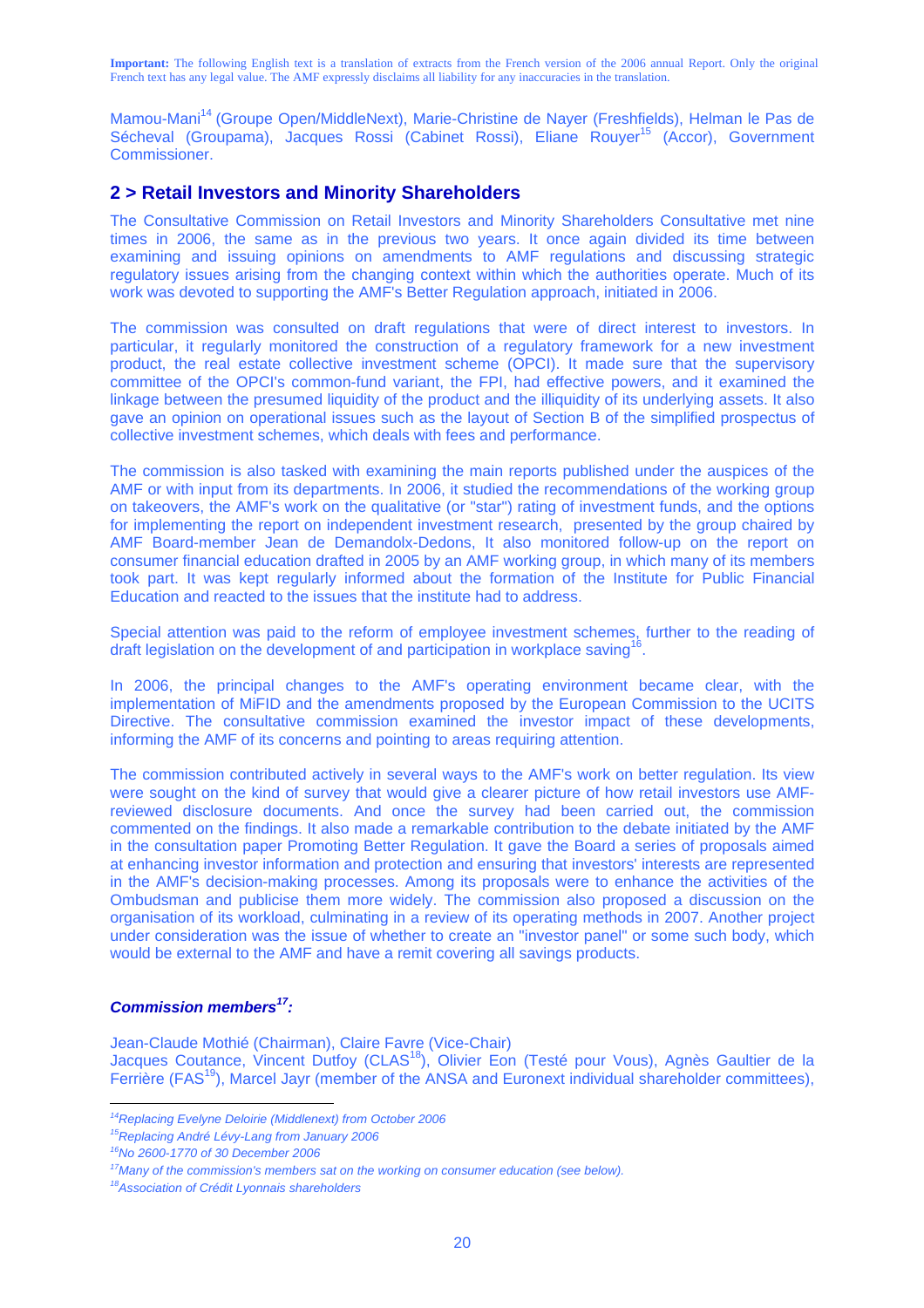Pierre-Henri Leroy (Proxinvest), Viviane Neiter (APAI<sup>20</sup>), Colette Neuville (ADAM<sup>21</sup>), François Perrin-Pelletier (FAIDER<sup>22</sup>), Fabrice Remon (Deminor), Marie-Claude Robert (first COB Ombudsman), Aldo Sicurani (FFCI<sup>23)</sup>, Marcel Tixier (ANAF<sup>24</sup>), François de Witt (journalist), Government Commissioner.

## **3 > Markets and Exchanges**

The Consultative Commission on Markets and Exchanges, chaired by Bernard Field and vice-chaired by Jean-Pierre Pinatton, is composed of 19 personalities from the world of finance, who represent investment services providers, issuers, market undertakings and supervisory authorities. It met 11 times in 2006.

Its agenda was dominated by preparations for the transposition of MiFID and by the examination of draft amendments to the AMF General Regulation.

The members of the commission, who have been working on these issues since late 2005, were asked first of all for input on the main policy proposals drawn up by the AMF's departments concerning market transparency and the authorisation of investment services providers.

The discussions were particularly useful in gaining a better understanding of the competition issues related to the transposition of MiFID and the appropriateness of the resulting regulatory framework. This served as the starting point for drafting the new AMF General Regulation, on which the commission was consulted during the second half of the year.

The commission also gave its opinion on the preparation of the consultation paper published in July 2006 on enforcing the best-execution rule. This input helped the AMF to set out its positions within the Committee of European Securities Regulators and in discussions with the European Commission.

The commission also played a consultative role in examining changes to the rules and plans of the market undertaking, Euronext, which required regulatory approval. The main changes it discussed concerned the operating rules of Alternext, amended to introduce a direct listing procedure for companies wishing to go public without a capital-raising exercise. The commission's views were also sought on the proposal to set up a single central order book serving all the regulated markets operated by Euronext. The commission issued a favourable opinion, which served as a basis for AMF to initiate discussions within the College of Euronext Regulators.

The commission was asked for its opinion on draft amendments to the General Regulation governing independent investment research, following the work done in 2005 by the group<sup>25</sup> chaired by Jean de Demandolx-Dedons. In general, the commission reacted positively to the AMF's proposals aimed at encouraging the implementation of a Better Regulation policy.

#### *Commission members*

Bernard Field (Chairman), Jean-Pierre Pinatton (Vice-Chairman)

Jean-Pierre Aubin (Viel Tradition), Jean-François Bay (AFII<sup>26</sup>), Thierry Coste (CASA), Alain Couret (CMS Bureau Francis Lefebvre), Marie-Noëlle Dompé (Darrois & Villey), Jacques Hamon (CEREG), Gérald Harlin (Axa), Alain Kayayan (investment analyst, Exane), Jean-Bernard Laumet (HSBC/CCF), Catherine Langlais (Euronext), Patrice Marteau (Acteo), Jean-Pierre Mattout (cabinet Kramer Levin), Alain Moynot (BNP Paribas), Jean-Pierre Mustier (Société Générale), Yves Nachbaur (Banque de France), Catherine Patou (Ixis), Thierry Simon (CA Indosuez Chevreux), Hubert de Vauplane (Calyon), Government Commissioner.

<sup>&</sup>lt;sup>19F</sup>rench federation of employee and pensioner shareholders

<sup>&</sup>lt;sup>20</sup>Association for the promotion of individual share ownership

*<sup>21</sup>Association for the defence of minority shareholders.*

*<sup>22</sup>Federation of independent associations for the defence of retirement savings 23Federation of investment clubs* 

*<sup>24</sup>Association of French shareholders* 

*<sup>25</sup>See p. 25.* 

*<sup>26</sup>French association of institutional investors.*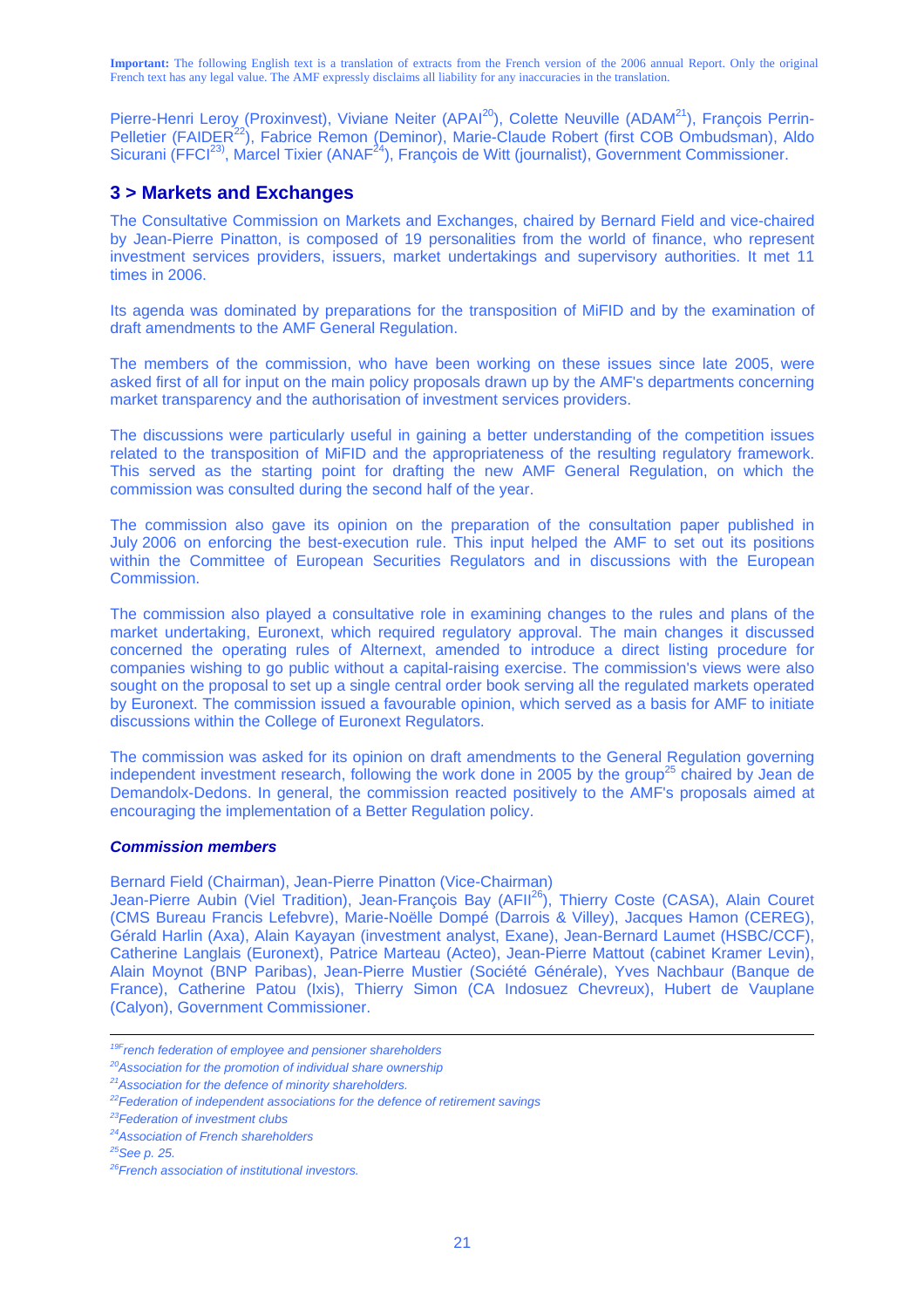## **4 > Individual and collective asset management**

The Consultative Commission on Individual and Collective Asset Management is a forum for dialogue with professionals from all sectors of the asset management industry. It met eight times in 2006.

The commission maintained the strategic focus it adopted in 2005. For example the debate, initiated in 2005 by the European Commission's Green Paper, over modifying the EU asset management framework to build a single Europe-wide market for this activity continued in 2006 with the examination of the stakeholder responses to the paper and the action areas set out by the European Commission in its White Paper. On each occasion, the debate was organised around a presentation by a representative of the competent department at the European Commission, in keeping with consultative commission's desire for greater openness towards outside contributors.

The commission devoted one session to issues arising from the French framework for alternative investing, with contributions from a senior executive of a leading French hedge fund manager and a representative of the national association of institutional investors.

The commission also continued to play a consultative role in the regulatory area by scrutinising and debating the main changes to the AMF's General Regulation. In particular it debated the options for the design of the new collective investment vehicle specialised in real estate (OPCI), which were reviewed over several sessions as work progressed. Other matters addressed by the commission included the changes proposed by the Treasury and Economic Policy Directorate to decree 89-623 of 6 September 1989 with a view to adjusting investment ratios, the amendment to the General Regulation permitting the hedging of currency risk on different categories of fund units, and the implications for the AMF of the decision by the US courts to strike down a requirement for mandatory SEC registration of hedge fund managers. The commission provided input for the Board's decision in all these areas.

Another issue that focused the attention and energies of the commission's members was the transposition of MiFID, which appeared on the agenda of several meetings. The commission examined an interpretative paper on best execution, along with a number of queries about whether some of the directive's provisions should be applied to particular categories of management company. The aim was to strike a balance between possibly limiting the scope of MiFID to some of these categories and the need to apply a uniform set of rules to market participants that are comparable despite falling into separate legal categories.

The commission was regularly informed about the findings made by the AMF in the course of its duties. It thus had the opportunity to scrutinise the situation reports on authorisation activity and the financial data filed by investment managers. Similarly, it was informed about the work done by CESR in the field of asset management, both on eligible assets and on the simplification of the notification procedure, as well as the main projects handled by the International Organization of Securities **Commissions** 

#### *Commission members*

Philippe Adhémar (Chairman), Monique Bourven (Vice-Chair)

Christian Boisson (Crédit Agricole AM), Dominique Eugène (Macif Gestion), Gilles Glicenstein (BNP Paribas AM), Philippe Goubeault (AGIRC), Guillaume Jalenques de Labeau (SPGC<sup>27</sup>), Pierre Jolain (Haas Gestion), Jean-Louis Landais (Banque de France), Pierre Lasserre (Exane), Nicolas Moreau (Axa), Éric Mijot (investment analyst, SFAF28), Gérard Pfauwadel (Unigestion AM), Hélène Ploix (Pechel Industries), Roland Portait (Essec/CNAM), Bruno Prigent (Société Générale), Antoine de Salins (FRR<sup>29</sup>), Patrick Sellam (Cabinet Patrick Sellam), Government Commissioner.

 $\overline{a}$ 

*<sup>27</sup>Société parisienne de gestion et de conseil.* 

*<sup>28</sup>French financial analysts' society.* 

*<sup>29</sup>Fonds de réserve pour les retraites.*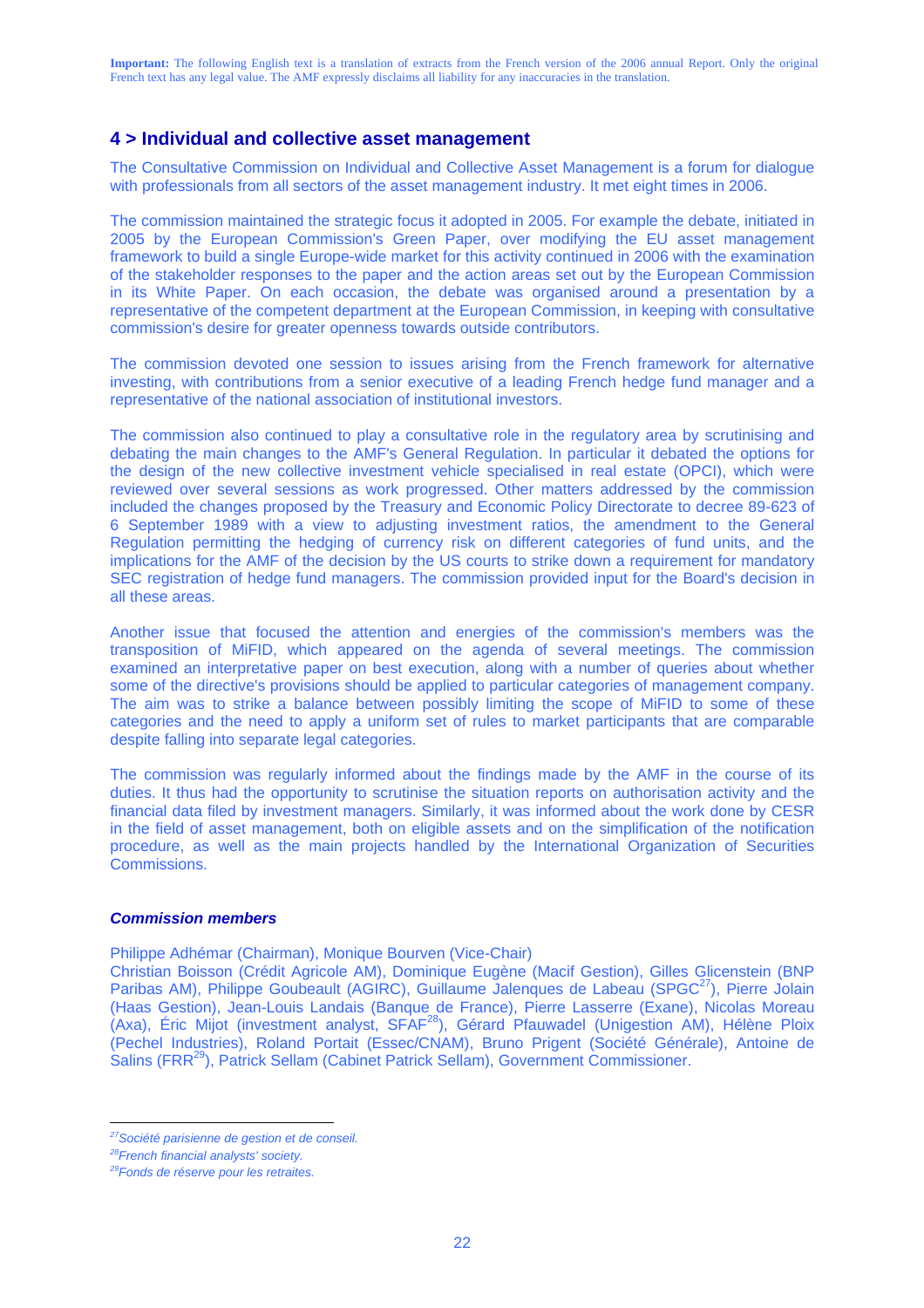## **5 > Clearing, Custody and Securities Settlement**

The Consultative Commission on Clearing, Custody and Securities Settlement, chaired by Dominique Hoenn and vice-chaired by Jean de Demandolx-Dedons, comprises 16 members representing posttrade infrastructures, investment services, industry groups and supervisory authorities.

The commission met six times in 2006 and issued opinions on a series of regulatory initiatives pertaining to post-trade infrastructures and securities law.

Carrying on from the previous year, it examined draft legislation in these areas. Regarding transfer of ownership, the commission reviewed a draft instruction on ownership transfer dates for securities sold outside a regulated market and for trades executed on a multilateral trading facility. It gave its opinion on draft amendments to the AMF General Regulation on the depositary function for collective investment schemes and on the new real estate investment schemes, the OPCI, The commission was also consulted on questions arising from MiFID transposition as regards the protection of client assets. The commission's second area of focus in 2006 was the issue of shareholder voting rights. It worked on improving the exercise of these rights in France and it examined the proposal for an EU directive in this area. It was also questioned as to whether the processing of stock options is regulation-compliant when this service is provided by an agent that does not manage the issuer's share register. Given the highly technical nature of this topic, the commission handed it over to a select working group, which is due to release its findings shortly.

Throughout 2006, the commission kept abreast of developments in the clearing and securities settlement sector in Europe. It monitored work on the ESCB-CESR standards, as well as the European Commission's evaluation report on the Final Settlement Directive. It was also informed about progress on the drafting of a European code of conduct for clearing and settlement. It gave a positive response to initial work on the TARGET2-Securities project, a settlement platform on which the European Central Bank would process securities and cash settlements in euro.

#### *Commission members*

Dominique Hoenn (Chairman), Jean de Demandolx Dedons (Vice-Chairman)

Philippe Castelanelli (HSBC/CCF), Xavier Chaillot (Société Générale), Emmanuel de Fournoux (AFEI), Anne Landier Juglar (CACEIS), Michel Germain (Paris II), Pierre Guillemet (Calyon), Christophe Hémon (LCH Clearnet France), Christophe Lepitre (ADI Alternative Investments), Yvon Lucas (Banque de France), Guy Mengin (Crédit Suisse), Philippe Pauzet (Arlis), Pierre Slechten (Euroclear France), Marcel Roncin (AFTI), Government Commissioner.

## **C > Market advisory groups**

Alongside the consultative commissions, the AMF also conferred with working groups of market professionals and experts on highly specific issues.

### **1 > Industry/regulator cooperation on MiFID**

Bearing in mind the wide range of fields and businesses covered by the Markets in Financial Instruments Directive (MiFID) and the extent of the resulting changes, the AMF set up a far-reaching consultation process to discuss the transposition of the directive and the drafting of the corresponding legislation.

As early as March 2004, the AMF organised a series of coordination meetings with industry groups on a monthly or two-monthly basis to report on the progress of CESR's comitology work. Starting on September 2005, the meeting were held every month in order to prepare for the transposition process in a spirit of cooperation on the main policy areas. The meetings were attended by associations representing intermediaries (AFEI, FBF, ASF, AFG) and issuers (AFEP, MEDEF) as well as by Euronext.

In 2006, this coordination and cooperation process was not only stepped up but also expanded, with special working groups being formed to deal with questions arising from a particular aspect or a particularly sensitive interpretational issue.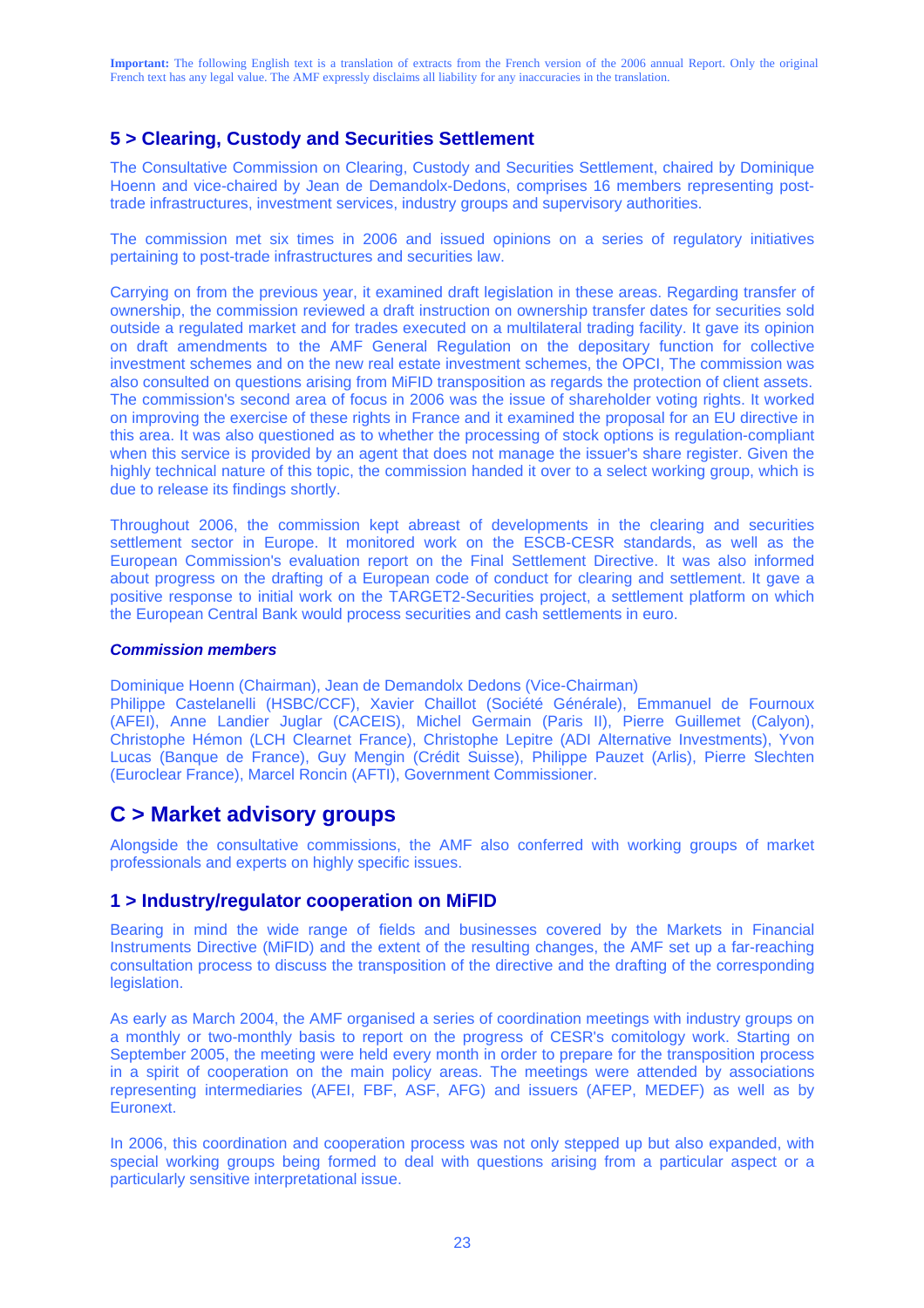A working group of professionals and representatives of industry groups, chiefly compliance officers, was set up in first-half 2006 to make a preliminary analysis of questions related to organisation rules and rules of conduct. The group met four times and was consulted on the initial drafts of Book III of the AMF General Regulation, particularly the planned overall approach, which consisted in restructuring the book to include a set of common provisions for investment services providers, including asset management companies.

To fully appreciate the consequences of best execution, the AMF also sought the opinions of professionals who will be required to comply with the rule on a daily basis. A second working group, chaired by Jean-Pierre Pinatton, a member of the AMF Board, was asked to propose guidance on the main interpretational issues raised by MiFID in this respect. In July 2006 the group issued a consultation paper explaining how the best execution rule would be applied in practice and what the AMF expected from its implementation. The guidance related in particular to enforcement of the rule on non-equity markets and in portfolio management and order reception/transmission services.

A third working group, specialised in asset management issues, was set up on the initiative of the AMF in spring 2006 with the members and full-time staff of the French asset management association, AFG. The group met four times in three months to discuss topics that the AMF had identified as having a potential impact on asset management companies, namely conflict of interest management, inducements, best execution, and pre- and post-contractual disclosure requirements.

In October 2006, a cross-sector working group chaired by Jacques Delmas-Marsalet, an AMF Board member, examined MiFID transposition issues relating to the marketing of financial products<sup>30</sup>. (Mr Delmas-Marsalet had submitted a general report on product marketing to the finance minister at the end of 2005.) Made up of professionals (financial investment advisors, bank networks, asset management companies and their industry groups), the group dealt with issues such as inducements and the transparency of compensation arrangements as well as their application to fund distribution, the consequences of treating fund subscriptions and redemptions as order reception and transmission services, and the linkage between MiFID provisions on advice and storage. The group provided input for transposing the directive into the General Regulation and for discussions at European level.

In addition, numerous ad hoc meetings were organised with industry groups, either at their request or on the AMF's initiative.

## **2 > Culmination of the work on takeover bids**

The working group on takeover bids, co-chaired by Claire Favre and Dominique Hoenn, was set up on the initiative of the AMF Board in October 2005 for the transposition of the Takeover Directive, scheduled for 20 May 2006 at the latest.

After parliament passed the enabling bill, it was up the AMF to write the implementing measures for the directive into its General Regulation. The working group focused its attention on the points that were the most awkward to transpose, especially those with several possible interpretations or options. The AMF also wanted to take the opportunity to examine a number of other issues in greater detail. In particular it wanted to revisit the arrangements for combining the procedures for vetting tender offers and approving prospectuses, which were inherited from the CMF and the COB, respectively. When these two regulators merged to form the AMF, the procedures were simply put side by side in the General Regulation published in 2004.

Further to the group's discussions and the work done by the AMF's departments, the following proposals were put forward in April 2006:

- Bids should immediately be made transparent by publicly filing a draft offer document. The participants are free to make public filings of additional documents with the AMF. The draft offer document must contain all the information provided for in Article 6(3) of the Takeover Directive as well as some the disclosures referred to in the AMF General Regulation;

 $\overline{a}$ *30AMF Annual Report 2005,*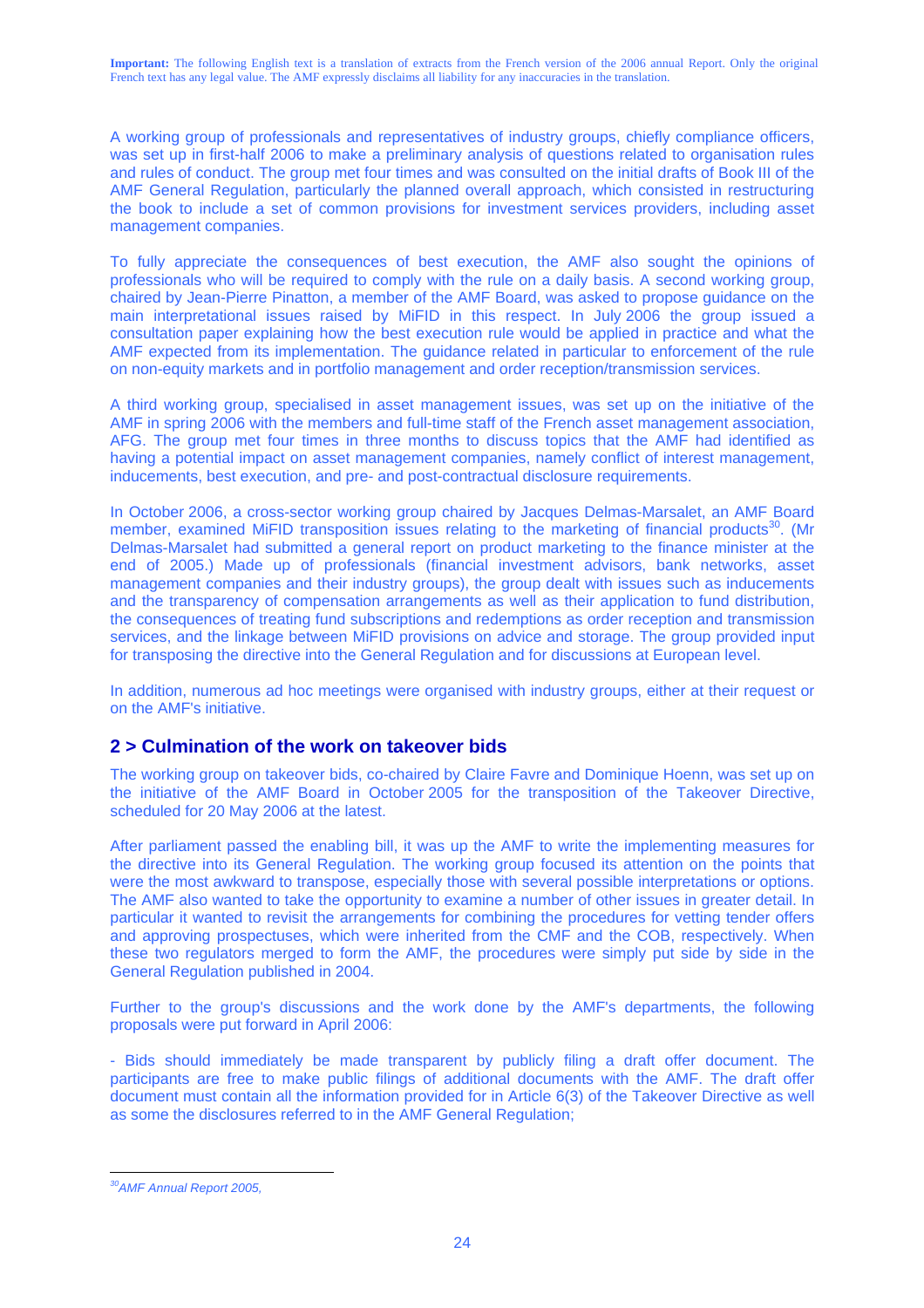- In parallel, the AMF would issue its decisions on the acceptability of the offer and the approval of the offer document. The group proposed that the decisions be delayed pending the response of the target company, i.e. the reasoned opinion of the board of directors and the fairness opinion issued by an independent appraiser, in cases where such an opinion was necessitated by a potential conflict of interest. The offer would be declared open once these decisions have been published;

- If a conflict of interest arises, a certification from an independent appraiser would be included in the target company's response document. The group proposed that in this case, the draft response document should be made available five business days before the AMF Board examines the acceptability of the offer. The group also mooted that the appraiser should have at least 15 days to prepare his report.

These proposals were put out for public consultation and then incorporated into the AMF General Regulation, published in the Official Journal of the French Republic on 28 September 2006.

### **3 > Implementing the recommendations of the working group on independent investment research**

The AMF organised a public consultation in the third quarter on draft amendments to the General Regulation<sup>31</sup> and a draft instruction incorporating the recommendations of the report of the working group on independent investment research, chaired by AMF Board member Jean de Demandolx-Dedons.

#### **a) Commission sharing arrangements**

 $\overline{a}$ 

Noting that investment research was not always financed in a rational and transparent manner, the working group on independent research recommended that it should be paid for under commission sharing arrangements, as has been the case in the UK since 1 July 2006.

With this model, brokerage commissions can be split and order execution services can be billed separately from investment decision and execution support services (e.g. economic research and financial analysis). Furthermore, a third party such as an independent research boutique can supply investment decision and execution support services under a commission sharing agreement (CSA) between the portfolio management company, the broker authorised to provide the execution service and the third party.

In line with the working group's recommendation, the AMF amended the General Regulation to include the conditions that CSAs must satisfy, as well as the reporting requirements incumbent on asset management companies with respect to their clients (i.e. fund investors and principals). In addition, an AMF instruction gives a non-exhaustive list of services that do not qualify as investment decision and order execution support services and cannot therefore be invoiced as investment research to funds or discretionary portfolios.

Note that CSAs will replace the existing system of soft commissions following a transition period ending on 1 January 2008.

#### **b) Independence of judgement of investment analysts not working for an investment services provider**

The amended AMF General Regulation sets out the rules governing the independence of judgement of analysts that do not work for an investment services provider, as well as their compliance obligations and the obligations incumbent on the industry groups that represent them.

<sup>&</sup>lt;sup>31</sup>The General Regulation was amended by the order of 4 May 2007 published in the Official Journal on 16 May 2007.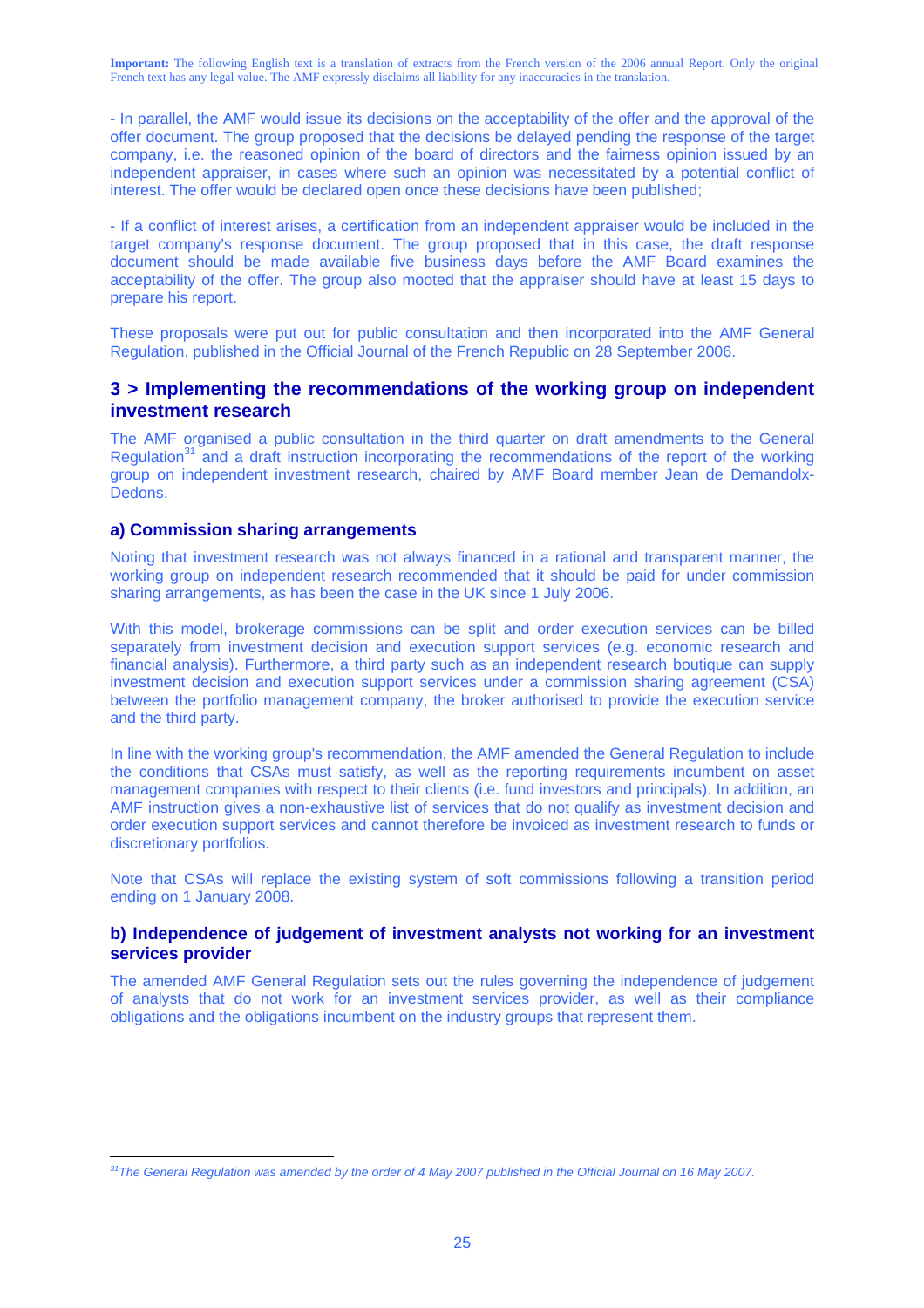### **c) Principle of equal access for all investment analysts to listed company disclosures**

An assessment of the use of commission sharing agreements on the French market will be made in first-half 2009.

### **4 > Working group on depositaries**

See Chapter 4 (Collective investment schemes).

#### **5 > The working group on internal control standards winds up its activities**

As announced in January 2005, the AMF formed a working group to prepare a set of internal control standards for companies subject to statutory obligations in this respect. Co-chaired by Jean Cédelle and Guillaume Gasztowtt, the group was composed of a plenary committee with some twenty members.<sup>32</sup>

It started by preparing a reference framework composed of general principles applicable to all the internal control processes used by a company. Appended were two questionnaires, one on accounting and financial internal controls, the other on risk analysis and management. This document was published in May 2006. The group then turned its attention specifically to accounting and financial internal controls, under the guidance of Jean Cédelle and Michel Léger. To supplement the reference framework, it issued an application guide to internal control procedures for the preparation and processing of published financial information. The guide, which was put out for public consultation in October 2006, is based on principles and key points of analysis. Its approach differs intentionally from the organisational methods normally used by companies in that it focuses on the elements used to prepare publicly disclosed accounting and financial information.

The reference framework determined by the group can be summarised as follows:

#### **Definition and objectives:**

Internal control is a system established by a company and implemented under its responsibility in order to ensure that:

- it complies with prevailing laws and regulations;
- the instructions and guidelines established by its senior management or executive board are duly enforced;
- its internal processes operate smoothly, particularly those that contribute to safeguarding its assets;
- its financial disclosures are reliable.

Overall, this system helps the company to remain in control of its business, operate efficiently and use its resources effectively. It does not, however, provide an absolute guarantee that the company's objectives will be met.

#### **Scope of internal control:**

- Each company must put in place an internal control system appropriate to its situation. For corporate groups, the parent company must ensure that its subsidiaries have their own internal control systems;

- These systems must be tailored to the subsidiaries' individual characteristics and to their relations with the parent.

 $\overline{a}$ *32Group members: associations representing the corporate sector (AFEP, AMRAE, ANSA, IFACI, MEDEF, Middlenext), accounting institutions (CNCC, CSOEC), experts and associate members with no voting rights (AMF, CCAMIP, CB, FBF, Treasury Department).*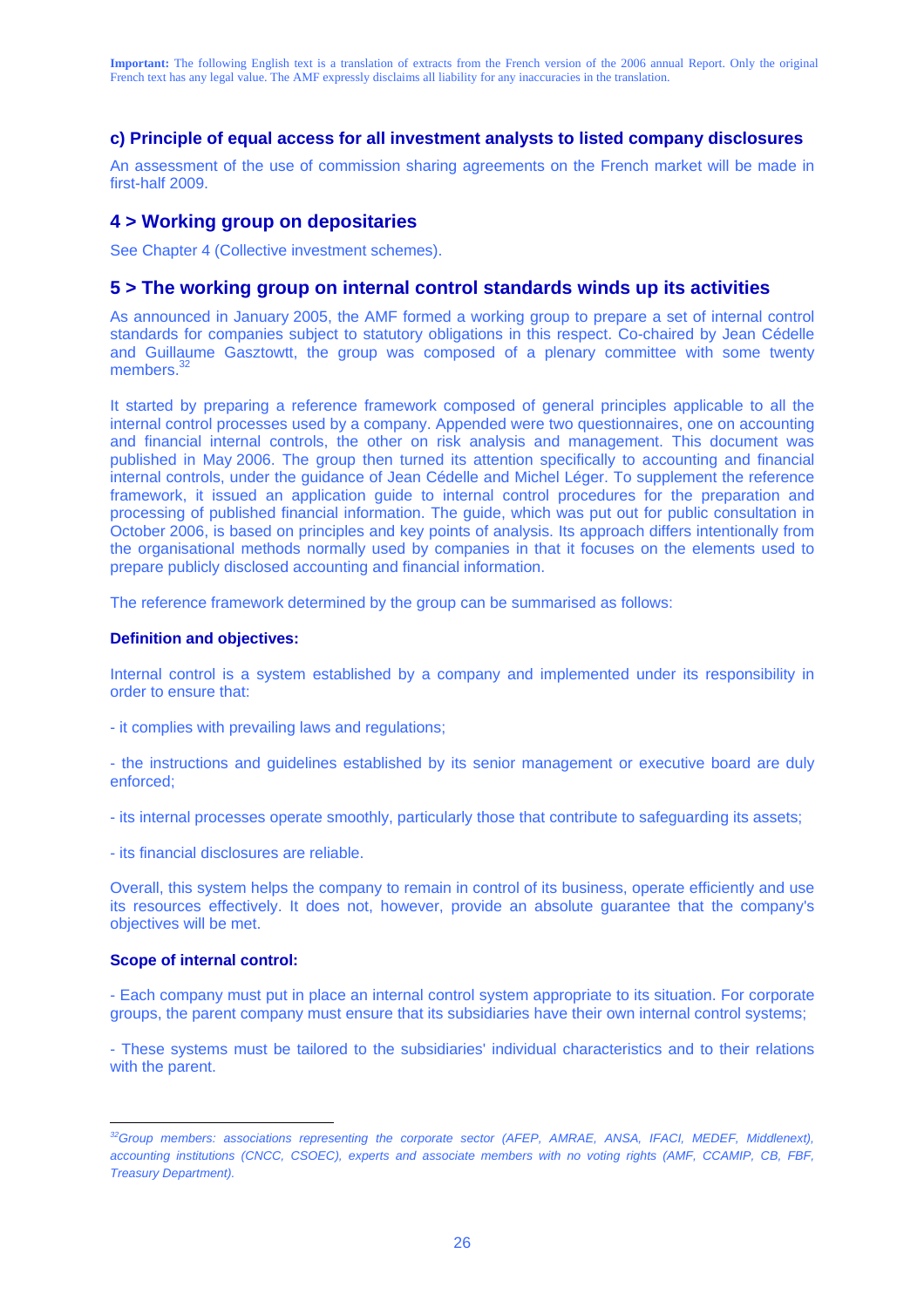#### **Components of the internal control system:**

In accordance with the reference framework prepared by the working group, an internal control system has the following components:

- an organisation structure with clearly defined accountabilities and suitable resources and skills, supported by appropriate information systems, operating methods and procedures, tools and practices;

- a process for disseminating relevant and reliable information within the company so that each member of staff can carry out their duties;

- a system for identifying and analysing the major identifiable risks to the company's objectives and for ensuring that procedures are in place to manage those risks;

- oversight activities proportionate to each process and designed to ensure that appropriate measures are taken to manage the risks that could prevent the company from meeting its objectives;

- ongoing supervision of the internal control system and regular inspections to ensure it is functioning correctly.

Internal control will be all the more relevant if it is based on a set of integrity and conduct of business rules laid down by the company's governance bodies and conveyed to each member of staff. It must not be reduced to a purely formal system, alongside which serious breaches of business ethics could occur.

The AMF recommends that all publicly listed companies in France should use the reference framework and the application guide.

Naturally, the framework and guide will not be made mandatory, particularly for companies obliged by foreign regulations to use a particular set of standards. Nor will they replace the special regulations that apply in certain sectors, such as banking and insurance.

Companies are asked, however, to stipulate in their chairman's report whether they have used the reference framework and application guide when preparing the report. If a firm has used certain aspects of the framework and guide, it must clearly identify the internal control areas or key processes that have been applied, having regard its businesses, size and organisational methods. Companies must emphasise the factors and information that could have a material impact on their assets and liabilities or results.

The same transparency principles apply to other standards that a company applies or is required to use at international level. In this case, the standards must be clearly identified.

This recommendation applies to chairmen's reports on the internal control procedures applicable to financial years starting on 1 January 2007.

#### **6 > Working group on the instruction on custody account keeping**

A working group composed of representatives of intermediaries and issuers/custody account keepers met several times in 2006 to draft an AMF instruction reprising CMF decision 99-10 and its implementing instruction on the organisation and operating rules for financial instrument accounts. The group sought to propose a simplified version of these rules and to address new issues, notably flowaccount keeping. It is expected to complete its work in 2007.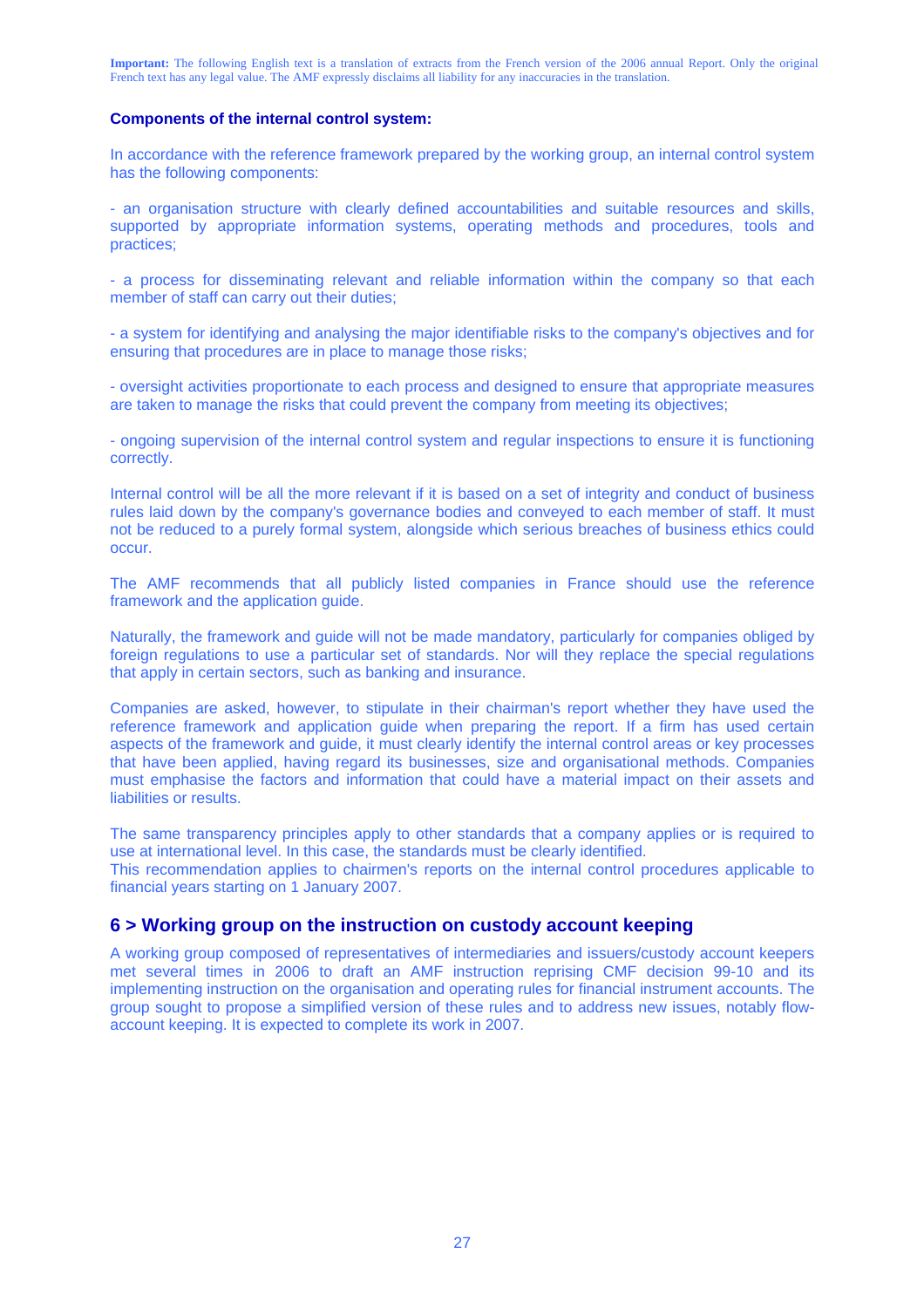## **D > Scientific Advisory Board**

 $\overline{a}$ 

The AMF Scientific Advisory Board<sup>33</sup> met three times in 2006 to discuss work related to the AMF's medium- and long-term concerns.

At the first meeting, Albert Menkveld of Amsterdam University gave a presentation on equity market microstructure, showing that the introduction of competing trading platforms was beneficial for the market as a whole, particularly in terms of depth and price spreads. Esther Jeffers and Olivier Pastré of Paris-VIII University looked at restructuring in the European banking industry at a time when banks are carrying on an increasingly wide range of businesses. The meeting concluded with a presentation by François Champarnaud from the French government shareholding agency, APE, on the amount of information that should be given to retail investors in an environment where financial intermediaries are transferring substantial risks to individuals.

At the spring session, Edith Ginglinger from Paris Dauphine University presented the findings of a study into share buybacks, which showed that the majority of companies comply with regulatory requirements when implementing these programmes. David Thesmar from the HEC business school looked at the corporate governance role of boards of directors.

The Scientific Advisory Board held its last session of the year on 7 December. Members submitted original research conducted especially to underpin the AMF's activities in the field of financial asset management. Olivier Davanne (DPA Conseil), Olivier Garnier (SGAM) and Thierry Pujol (DPA Conseil) presented the findings of a study on investment fund ratings issued by specialised agencies. One of the authors' most significant conclusions is that these ratings are unstable because large numbers of funds change from one category to another during their lifetime. François Serge Lhabitant (HEC Lausanne) presented the conclusions of his work on hedge fund indices, previously published in an AMF working paper. The study shows that these indices do not meet the requirements of the UCITS III Directive (especially in terms of representativeness) in order to qualify for marketing to the pubic.

The Scientific Advisory Board held its first conference on 15 May 2006 in Paris on the topic of household financial risk. The morning session examined the major risks affecting financial markets in the short, medium and long term. From a cyclical perspective, the speakers stressed the risk of a price bubble forming for some types of financial asset, amid a sharp increase in global liquidity. A number of risk factors of a more structural nature were also examined. Population ageing is likely to produce major changes in savings rates and economic growth rates, and this will probably have a material impact on financial asset prices. Likewise, owing to the boom in collective investment management and the surge in financial innovation, especially instruments for transferring credit risk, investors are being exposed to unfamiliar risks, even though the benefits in terms of portfolio diversification should not be overlooked. Furthermore, as a result of variable-rate lending practices and new forms of financial intermediation, financial risk is being transferred to households. One telling example of this trend is the fact that defined-benefit pension funds are gradually being abandoned in favour of defined-contribution funds.

The afternoon session provided the opportunity to discuss household investment behaviour and investor protection, which are inextricably linked. The speakers agreed on the need to address the changes to be made to the supply of savings products, as well as the role of market participants such as distributors and asset managers in terms of investment advice and asset allocation. Likewise, major efforts must be made to promote financial education, given that households are not financially literate enough to cope with the investment decisions they have to take. However the speakers noted that for

*<sup>33</sup>Members: Michel Aglietta (Paris-X Nanterre University), Michel Albouy (Grenoble PMF-ESA University), Noël Amenc (EDHEC), Patrick Artus (IXIS-CIB), Christian De Boissieu (Paris-I University), François Champarnaud (APE), Patricia Charlety (ESSEC), Jean-Michel Charpin (INSEE), Olivier Davanne (Associé DPA Conseil), Thierry Foucault (HEC), Olivier Garnier (Société Générale Asset Management), Edith Ginglinger (Paris-Dauphine University ), Christian Gourieroux (Paris-IX University, ENSAE), Ruben Lee (Oxford Finance Group), Jean-François Lepetit (director, BNP Paribas), François-Serge Lhabitant (HEC, Lausanne University), Albert Menkveld (Vrije Universiteit Amsterdam), André Orléan (CNRS), Olivier Pastré (Paris-VIII University, GP Banque), Benn Steil (Council on Foreign Relations), Marc-Olivier Strauss-Kahn (Banque de France), Xavier Vives (IESE Business school).*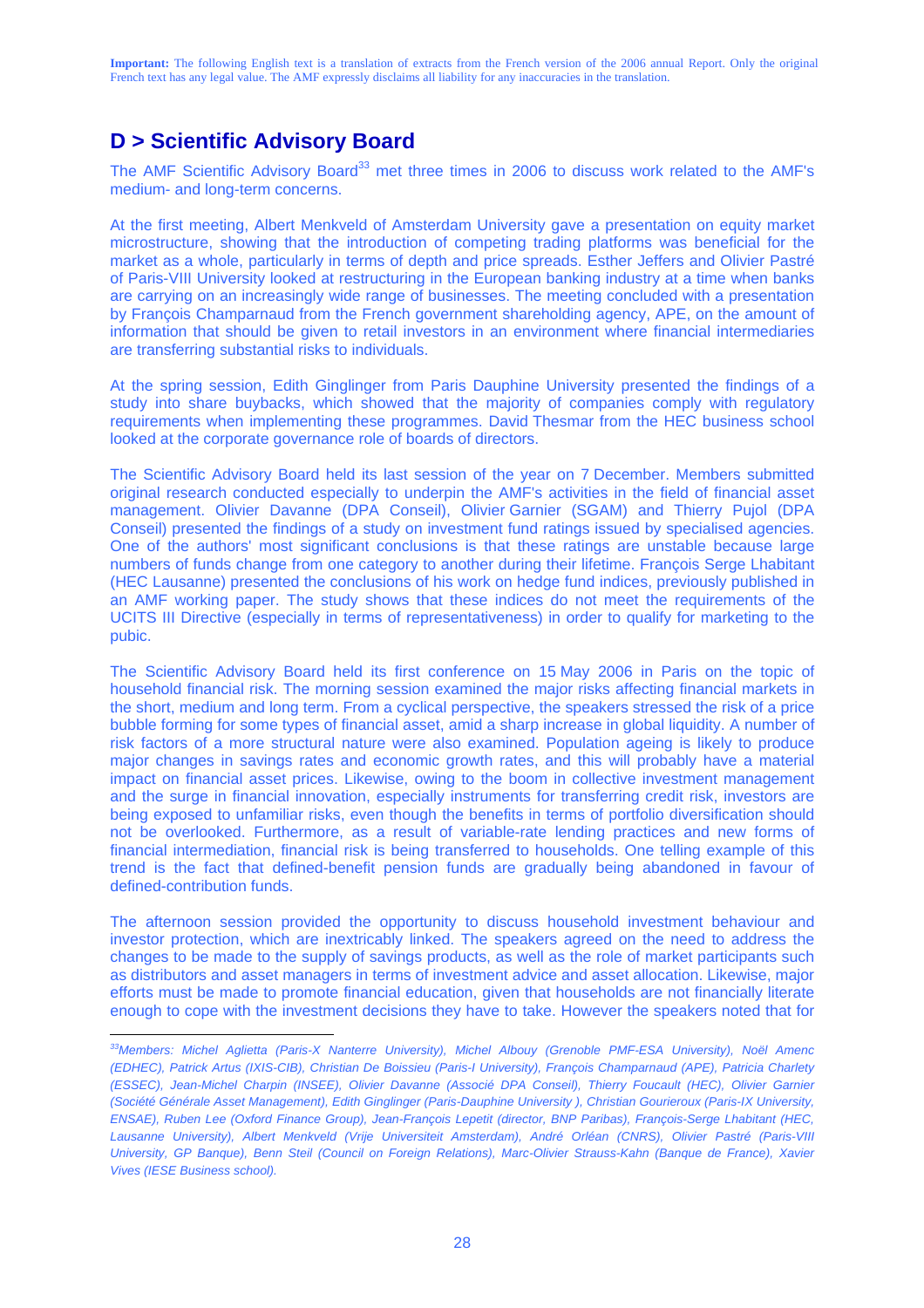maximum effectiveness, the action taken by regulators and private-sector practitioners needs to be properly tailored to individuals' needs and characteristics.

The second conference, dealing with stock market reorganisation, was held on 14 May 2007 in Paris in collaboration with the US Securities and Exchange Commission.

## **3 > Education, training and public information**

The AMF protects investors' interests through its educational role, and it also plays an active part in informing the market about regulatory developments. For this purpose, it provides professional and retail investors and the industry with a range of tools such as a website, educational publications (factsheets, guidebooks, FAQs) and a monthly review. It also organises briefings.

To answer queries from retail and professional investors, the AMF has set up telephone hotlines at:

- the documentation centre $34$ 

- the mediation service<sup>3</sup>

- the Legal Affairs Division (for professionals only)<sup>36</sup>

AMF representatives also attend a wide variety of public events, such as forums, investment fairs and conferences, both in France and abroad $37$ .

Furthermore, the AMF runs a decentralised nationwide network through the Banque de France's system of branches, where people can go for information and literature about the regulator and its missions.

## **A > Industry education**

In line with the commitments made under its Better Regulation approach, the AMF pursued in 2006 its efforts to inform professionals about regulatory developments and the transposition of EU directives. It organised a series of instructional initiatives, which included:

- launching a quarterly newsletter covering the latest developments in the field of financial regulation;<sup>38</sup>

- organising briefings about the transposition on the Transparency and Takeover Directives and MiFID;

- preparing a MiFID presentation guide;<sup>39</sup>

- updating its guide to EU directives French Regulation in Europe's Future Financial Landscape. <sup>40</sup> divided into four profile-specific sections: listed companies, investment services providers, asset management companies, and financial investment advisors/direct marketers;

- organising the annual conference, "Les Entretiens de the AMF", $41$  which this year examined how the French financial markets were adapting to the new regulatory environment.

The AMF also brought out a collection of instructional publications to provide industry professionals with concise information on important issues. Three issues have so far been published:

- setting up a portfolio management company;

- key information for financial investment advisors (FIAs);

- alternative asset management. $42$ 

*<sup>34</sup>Hotline: +33 (0)1 5345 6200 from 9.30am to 12.30 and 2.30pm to 4.30 from Monday to Thursday.* 

*<sup>35</sup>Hotline: +33 (0)1 5345 6464 from 2pm to 4pm on Tuesdays and Thursdays.* 

*<sup>36</sup>Hotline: +33 (0)1 5345 6225 from 2pm to 4pm on Tuesdays and Thursdays* 

*<sup>37103</sup> events attended in 2006.* 

<sup>&</sup>lt;sup>38</sup>Downloadable from the AMF website http://www.amf-france.org/rubrique Publications/Financial Regulation Newsletter <br><sup>39</sup>Downloadable from the AMF website http://www.amf-france.org/ Publications.

<sup>&</sup>lt;sup>40</sup>Downloadable from the AMF website http://www.amf-france.org/ Publications/Guides/Professional guides.<br><sup>41</sup>All the materials distributed at the conference are available at http://www.amf-france.org<br><sup>42</sup>http://www.amf-f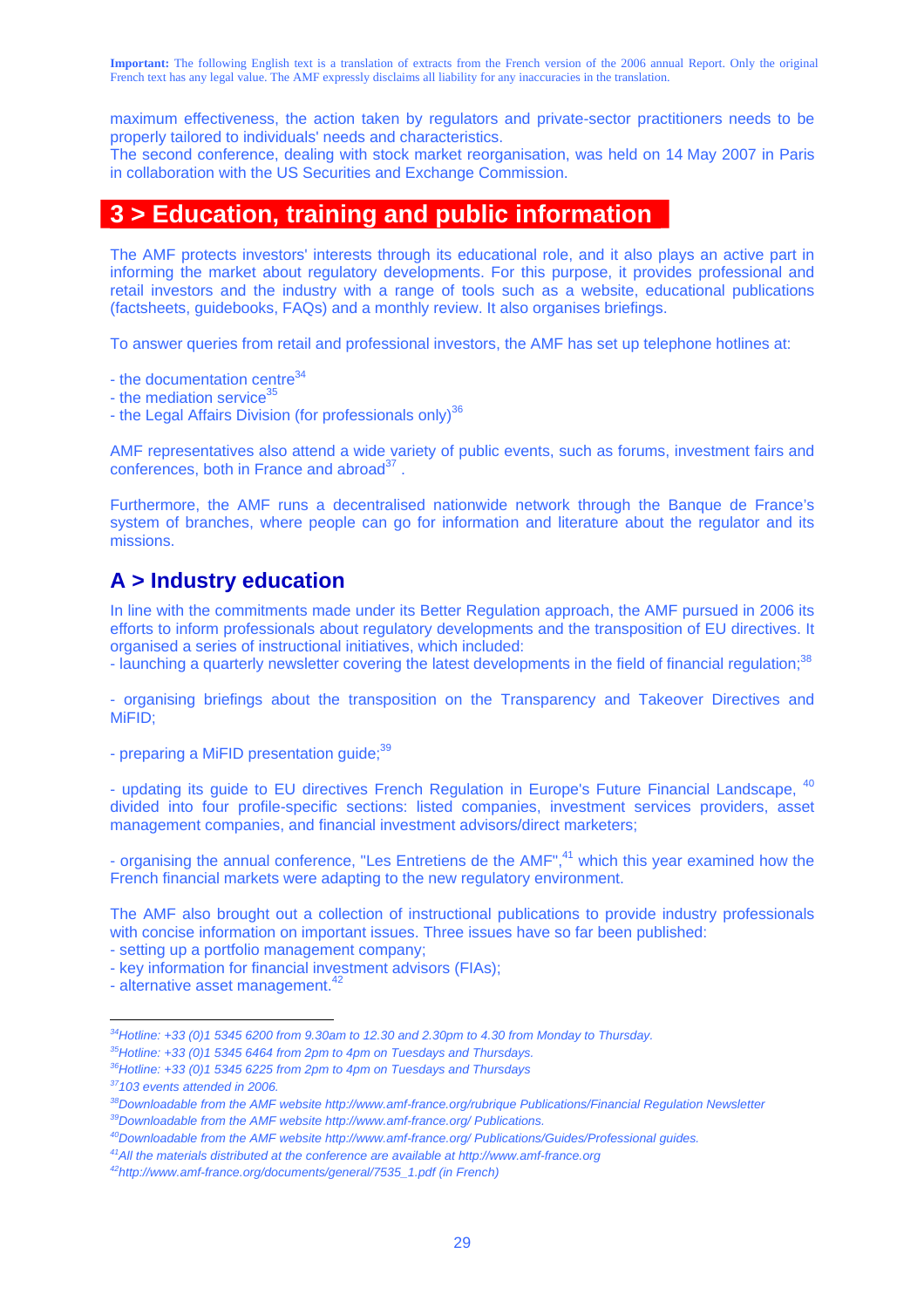For a more academically minded readership, the AMF has launched a new series of publications, AMF Working Papers, that present economic research with a bearing on financial regulation.

The purpose of the Working Papers is to lay the groundwork for an open dialogue between financial practitioners and the academic community. They contain research carried out AMF staff and also by outside researchers, for whom the AMF has organised a special cooperation mechanism, notably through the Scientific Advisory Board.

In addition, the AMF organises meetings with compliance officers and investment service supervisors on a yearly basis. These one-day meetings are extremely popular, as witnessed by the answers to the satisfaction survey carried out at the sixth annual event. The meetings are a key component of the ongoing, formalised dialogue between regulator and industry. They give the AMF an opportunity to discuss topical regulatory issues and practices in an educational context.

## **B> Consumer education: formation of the Institute for Public Financial Education**

In addition to its ongoing role of consumer education and in accordance with its investor protection remit, the AMF contributed actively to the formation of the Institute for Pubic Financial Education (IEFP) in April 2006.

In 2005, a market advisory group led by the AMF identified a clear need for an overarching policy of investor education<sup>43</sup>. The group based its recommendations on the findings of a TNS Sofres survey highlighting the low level of financial literacy among the French as well as a desire to be better equipped to face up to their responsibilities.

The IEFP aims to enable French people to take better informed investment decisions and to have greater control over collective and individual choices affecting their personal finances. It has a fourpronged mission:

- develop gradually an overall policy for training the public in financial economics and investment. It analyses the public's general needs in order to promote appropriate responses, by encouraging the networking and endorsement of different types of training programmes, both existing and future;

- conduct nationwide communication campaigns to raise public awareness of economic and financial issues;

- encourage academic research and contacts with international organisations in the field of consumer financial education;

- initiate a constructive dialogue with the public authorities, regulators and all other interested parties. Organised as an independent not-for-profit body, the IEFP<sup>44</sup> is run by a board of directors composed of some twenty experts from the worlds of economics, finance, community action, academia and education.

On a broader level, the formation of the IEFP is part of the AMF's Better Regulation approach, one of the aims of which is to engage in a closer dialogue with the general public. This involves:

- stepping up its public outreach initiatives by developing larger-scale information campaigns about its investor protection role, as well as educational and training activities;

- improving the ways in which representatives of retail investors take part in financial regulation processes, in particular by reassessing the role and functioning of the Consultative Commission on Retail Investors and Minority Shareholders;

 $\overline{a}$ *43AMF Annual Report 2005* 

*<sup>44</sup>contact@lafinancepourtous.com*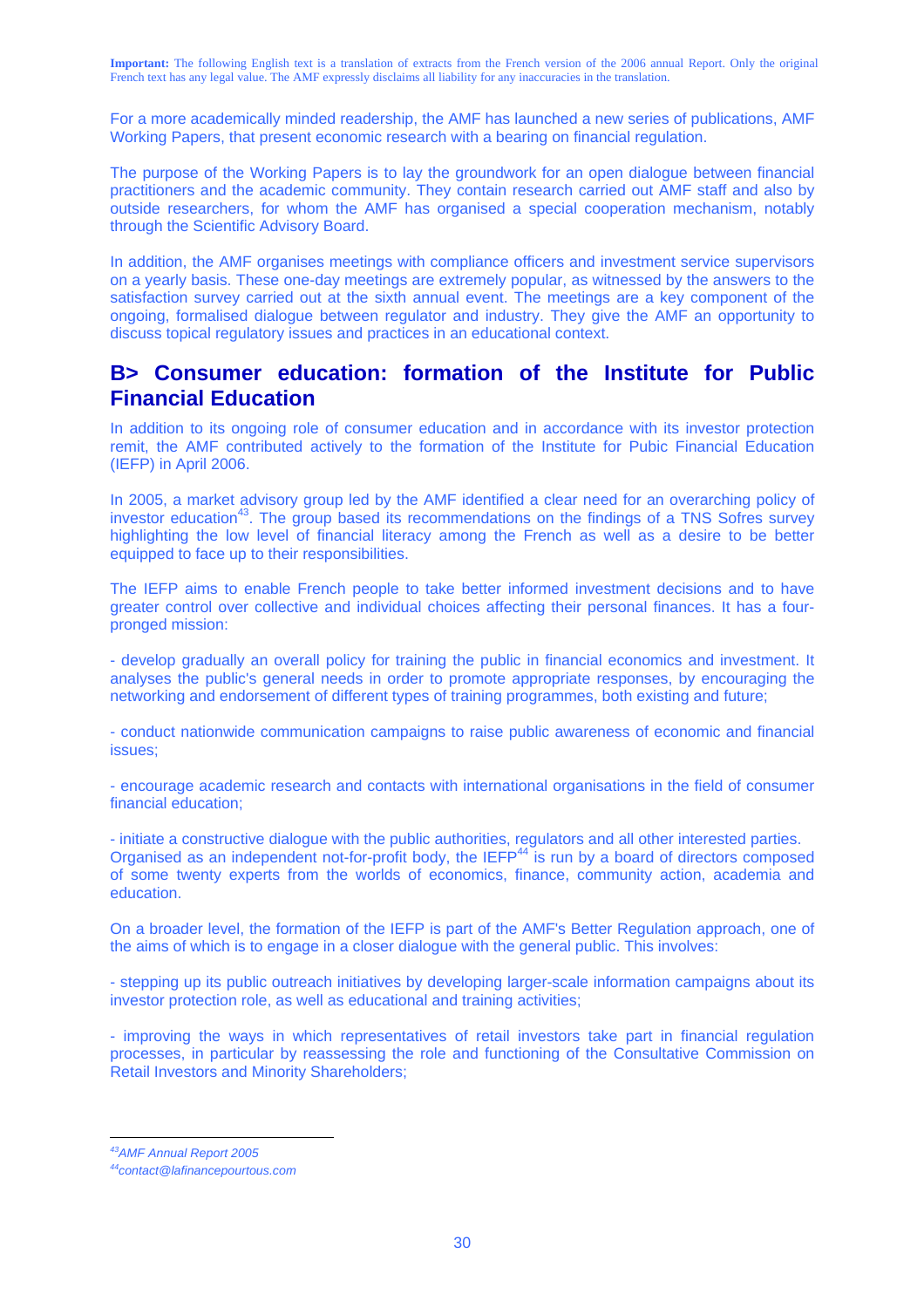- making a more comprehensive inventory of the complaint-handling and out-of-court settlement procedures used by investment services providers, and improving the linkage between these and the AMF Ombudsman's procedure;

- ensuring that retail investors are formally represented in the regulatory debate via an non-AMF institution, in coordination with other state authorities.

## **C > Regulatory alerts**

Another facet of investor protection is the warnings and alerts issued by the AMF and its fellow regulators when they identify financial products and services that infringe prevailing laws and regulations.

## **1 > AMF alerts**

In general, the AMF reminds investors residing in France of the need to use utmost caution if they are contacted by an unknown individual or company, whether by telephone or unsolicited electronic or postal mail, and offered financial products or services that are not authorised for marketing in France.

The AMF reminds investors who may be tempted by these illicit proposals that they will have only limited means of redress if they decide to proceed.

In a dedicated area of its website, the AMF also reminds investors that, before taking a decision to invest in a product, they should check whether it and the company offering it have been duly authorised. On the "Warnings" page of the website, a section entitled "Basic rules of caution" reminds investors of the numerous databases that can be accessed via the site to carry out these checks:

- Geco, to check whether a collective investment scheme or product is authorised;

- the FIA and direct marketer files, to ascertain the identify of professionals that contact the investor or that he or she wishes to use, as well as the services and products they are authorised to offer;

- the CECEI can be contacted to check the identity of other categories of ISP (investment firm, credit institution, etc..).

The AMF warns investors about the most common scams and swindles by publishing a broad description on its website.<sup>45</sup> For example:

- the Nigerian advance fee scheme
- "Congratulations, you've won the jackpot!"
- "An interesting career opportunity"
- phishing  $46$ "
- high-yield investment programmes
- e-mail investment tips about US companies

The site tells investors how the schemes work and how to protect themselves.

The AMF also issues press releases to warn consumers about unauthorised products or services or direct marketing by unauthorised persons. In 2006, it issued 11 warnings further to complaints or queries addressed to the Ombudsman Service or incidents detected by the market surveillance division or the Banque de France regional delegates.

### **2 > Alerts issued by European regulators**

When cooperating with the Committee of European Securities Regulators (CESR) for the purposes of market surveillance, the AMF regularly receives warnings from its fellow regulators about persons or entities offering investment services without the necessary authorisations or offering products that

 $\overline{a}$ 

*<sup>45</sup>Investor Area > Warnings!* 

*<sup>46</sup>Phishing: identity theft. The word is formed from "fishing" and "phreaking" (hacking into phone networks)*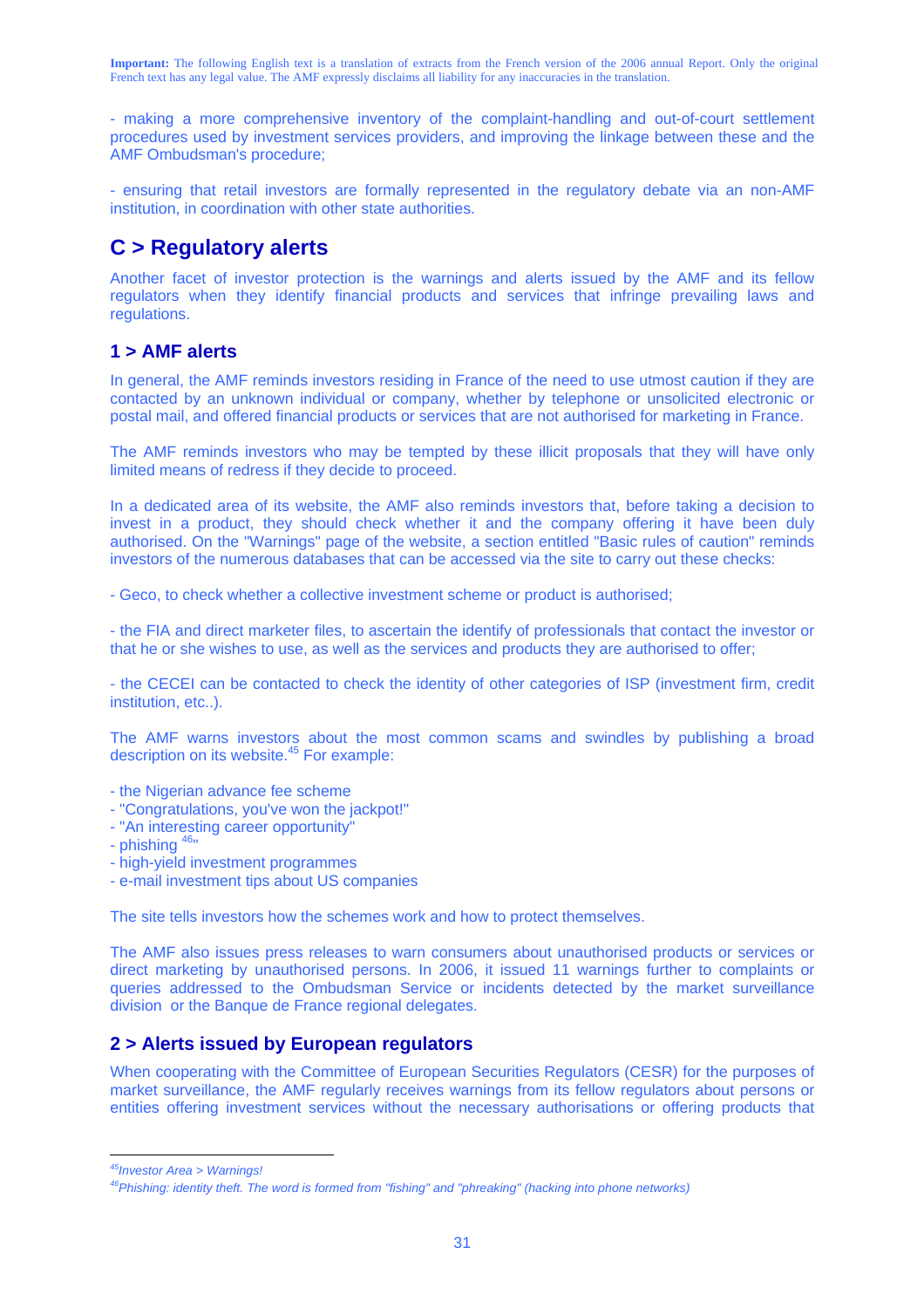have not received regulatory approval. The AMF passes on these messages by publishing alerts from CESR members on its website.

In 2006, the AMF web-posted 140 $47$  such press releases $48$ .

## **D > The website**

The website is one of the most important tools that the AMF makes available to the public. In a survey on better regulation, it was hailed almost unanimously by professionals<sup>49</sup> as a useful adjunct to their personal relations with AMF officials. In 2006, the site attracted 3.48 million visitors (up 54% in 2005), who appreciate the wealth of information on offer: more than 90,000 documents, including 80,000 in the financial decision and disclosure database.

#### The AMF comprises three sections:

- general information, including educational guides to financial markets, the golden rules for effective investing, warnings from the AMF and its European counterparts, and files with details of direct marketers and FIAs;

- a database of listed company disclosures (prospectus, new releases, announcements, etc.);

- a database on AMF-approved collective investment schemes (prospectuses, net asset values) and asset management companies (authorisations, products under management, track records, etc.).

The site has dedicated areas for retail and professional investors, accessible from the homepage and containing key information.

- Retail investors can find practical advice, warnings, guidebooks, information about mediation, etc.;

- Professionals (issuers, service providers, compliance officers and investment supervisors) can go directly to the information that concerns them.

#### Among the other services and tools available are:

- subscriptions to:

• mailing lists, which inform subscribers whenever relevant documents are web-posted,

 • AMF newsletters: Financial Regulation Newsletter, Economic and Financial Newsletter, AMF Working Papers.

- tools:

- the English language website,
- a semantic search engine with basic and advanced search functions,

 • Really Simple Syndication (RSS) feeds: visitors with an RSS aggregator are informed in real time whenever materials are posted on the website (excluding the CIS and disclosure databases),

 • contact and assistance facilities allowing visitors to get in touch with departments directly or leave messages with the webmaster,

- an FAQ section.
- a lexicon of financial terms.

 $\overline{a}$ *4763 in 2005.* 

*<sup>48</sup>Investor Area > Warnings!* 

*<sup>49</sup>Accenture summary downloadable from http://www.amf-france.org/documents/general/7479\_1.pdf*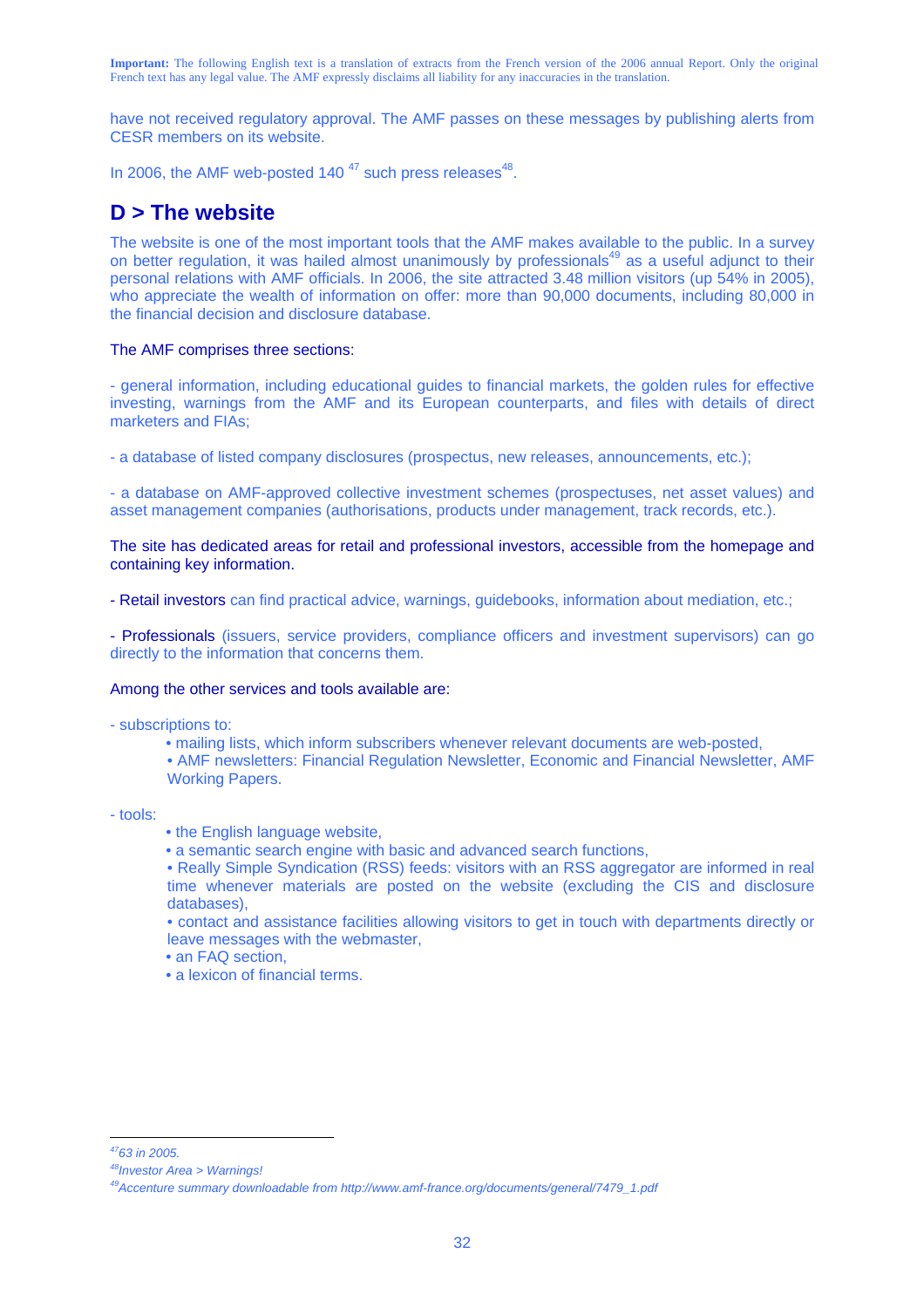## **E > Public documentation and information centre**

Professionals, retail investors, students and anyone wishing to do research into the AMF's areas of activity or into companies listed on French regulated markets can use the public documentation and information centre.



#### **Requests for information, by source**

Source: AMF

## **1 > Remit of the documentation centre**

Aside from serving the AMF itself, the documentation centre deals with requests for information received by phone, email or letter. People can also make an appointment to visit the centre to look for information that is not available on the AMF website, such as old regulations, COB and CMF archives, and prospectuses approved by the COB before 1999 and not posted online.

Where necessary, the documentation centre refers people to the AMF's operational divisions and to the legal affairs and mediation help desks.

### **2 > Services**

The documentation centre helps the public to find information about investment regulation and financial markets. It also provides web addresses and contact details for a wide variety of organisations. If necessary, the centre refers callers to other specialised documentation centres. And it provides details of articles and publications on financial topics to help students and professionals in their research or business activities. Copies of information memorandums, opinions, net asset values, stock prices and educational publications can also be sent on request by email, fax or post to persons without internet access.

Internet users who have difficulty accessing information can turn to the centre, which provides a guide to using the AMF website.

In 2006, the documentation centre answered 3,443 telephone inquiries. It also dealt with more than 1,600 emails and letters. These telephone and email services allow inquirers to contact the documentation centre at any time, regardless of where they are located.

Most of the visitors to the centre came to read prospectuses and information memorandums that were approved between 1968 and 1999 and are not available in full on the AMF website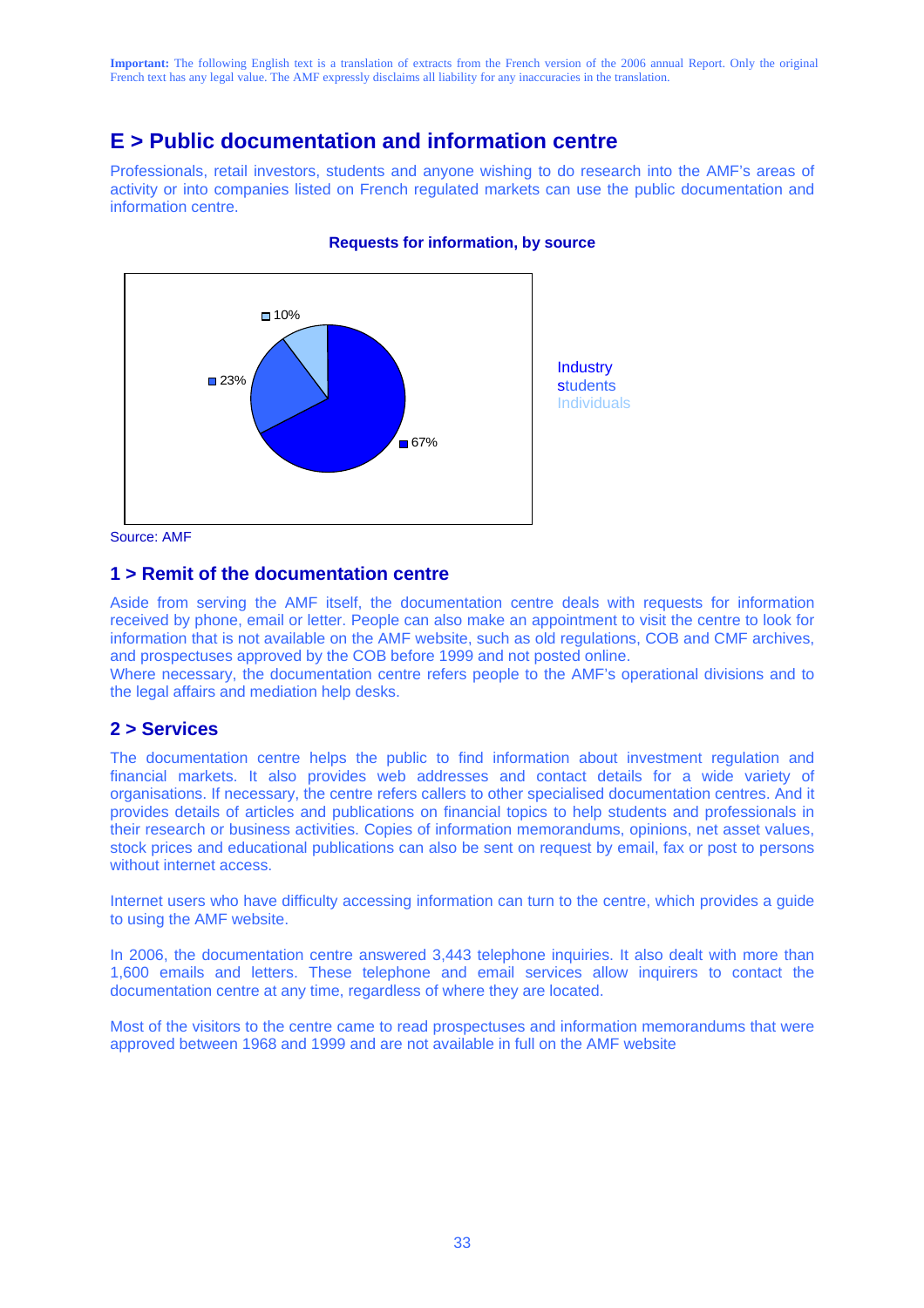#### **Requests for information in 2006, by subject area**



Source: AMF

Working alongside the Ombudsman Service and the documentation centre, the Legal Affairs Division answers questions from market professionals, chiefly by email. It also operates a telephone helpline, which dealt with 1,183 calls in 2006.

## **F > Cooperation with the Banque de France**

The AMF and the Banque de France work closely together, notably through cross-representation. A representative of the governor of the Banque de France sits on the AMF Board. Likewise, the AMF Chairman is a member of the committee on investment firms and credit institutions (CECEI). AMF divisions have a long-standing history of cooperation with their Banque de France counterparts in the areas of banking disclosure, and have traditionally worked closely with the staff of the Commission bancaire. The two institutions share reports, exchange views and provide one other with specialised personnel on secondment. Exchanges of information are governed by statutory provisions on shared secrecy.

The supervisory authorities collaborate in three main areas:

- information sharing;
- local cooperation;
- oversight of investment services providers.

## **1 > Information sharing**

The AMF and the Banque de France share information in a number of areas. The exchanges can either be informal (e.g. with the banking commission on the appointment and re- appointment of statutory auditors of publicly listed credit institutions) or formalised through memoranda, agreements, charters and other such instruments. For example:

- in 1998, an agreement (now being updated) between the Banque de France and the COB on personal data from the judicial records of CISs;

- in 2000, a memorandum of understanding (MOU) establishing the arrangements for using the information file on the directors and shareholders of credit institutions and investment firms (FIDEC);

- in 2004, an agreement on administering the file of information on direct marketers (FIDEM), <sup>50</sup>

- in 2005, a charter on supervisory cooperation with respect to cross-sector financial groups.

 $\overline{a}$ *50https://www.demarcheurs-financiers.fr*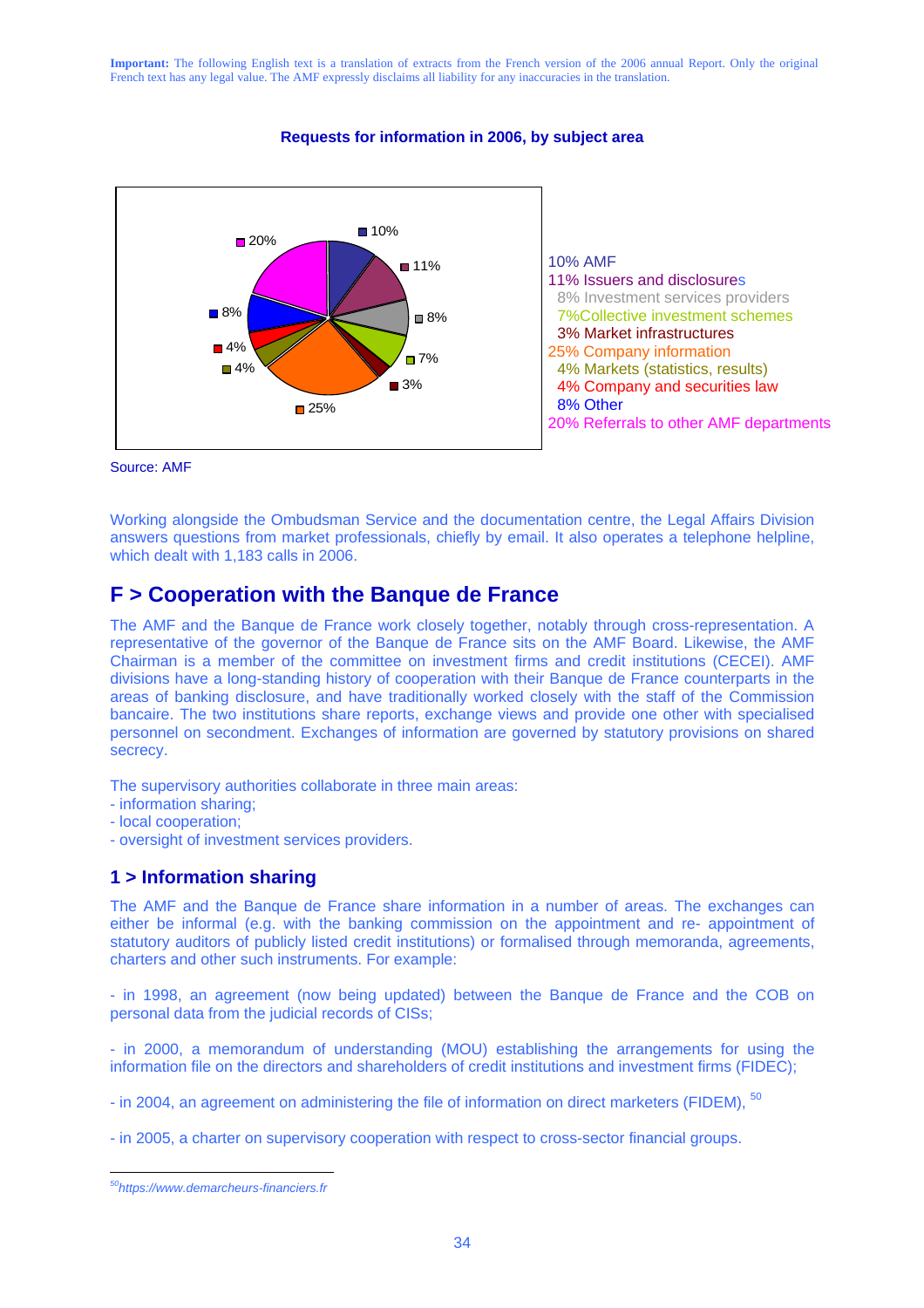Furthermore, the AMF is in the process of signing an agreement with the CECEI and the banking commission on the legal and accounting data it needs to oversee and investigate investment services providers and to collect the fees and contributions they owe.

## **2 > Local cooperation**

Under an agreement signed in 2005 (and prior to that, with the COB in 1999), the regional directors of the Banque de France are also the regional representatives of the AMF.

Regional Banque de France directors can take part in AMF missions on their home territory, within the limits of the activities that the Authority is entitled to delegate to them. These include:

- Financial reporting. Regional delegates are the AMF correspondents for all matters relating to periodic and ongoing disclosures made by companies operating within their bailiwick. They inform the AMF if any of these companies runs into difficulties. And they are consulted systematically when a new company in their region plans to go public;

- Supervision of direct marketing of financial instruments, financial investment advice, and the marketing of investment services;

- Market surveillance;

- Questions and complaints from retail investors, which are forwarded to the Ombudsman Service. If the query does not come within the AMF's jurisdiction, the regional delegate refers the investor to the appropriate agency or government department.

In 2006<sup>51</sup>, the AMF introduced a new procedure for using the Banque de France's regional delegations to carry out oversight assignments. The procedure was use to conduct 28 assignments relating to the manner in which affiliates of France's leading banking groups marketed EDF shares to the public. In accordance with Article R. 621-32 of the Monetary and Financial Code, the AMF entered into an MOU with the Banque de France, under which a substantial portion of the on-site inspections were carried out by the central bank's employees, particularly where branches in provincial regions were involved.

Furthermore, the AMF's chairman can ask the regional delegate to represent him at regional events relating to financial markets.

Annual meetings are organised with regional delegates in order to review the events of the past year and inform them about major regulatory developments. In the course of the meeting, the regional delegates meet the heads of AMF departments and brief them on their activities. The meetings also provide an opportunity to inform them about the year's main events and the work in progress that may have an impact on the cases they are following. The main items on the agenda of the 2006 meeting were the role of the regional delegates in terms of financial reporting and the provision of investment services, direct marketing of financial instruments and the conduct of FIA business.

Several Banque de France regional offices also operate public documentation centres, supplying members of the public with reference material, including AMF publications and, in many cases, information on listed companies.

Documentation centres operated by Banque de France delegations

 $\overline{a}$ *51See Chapter 5*